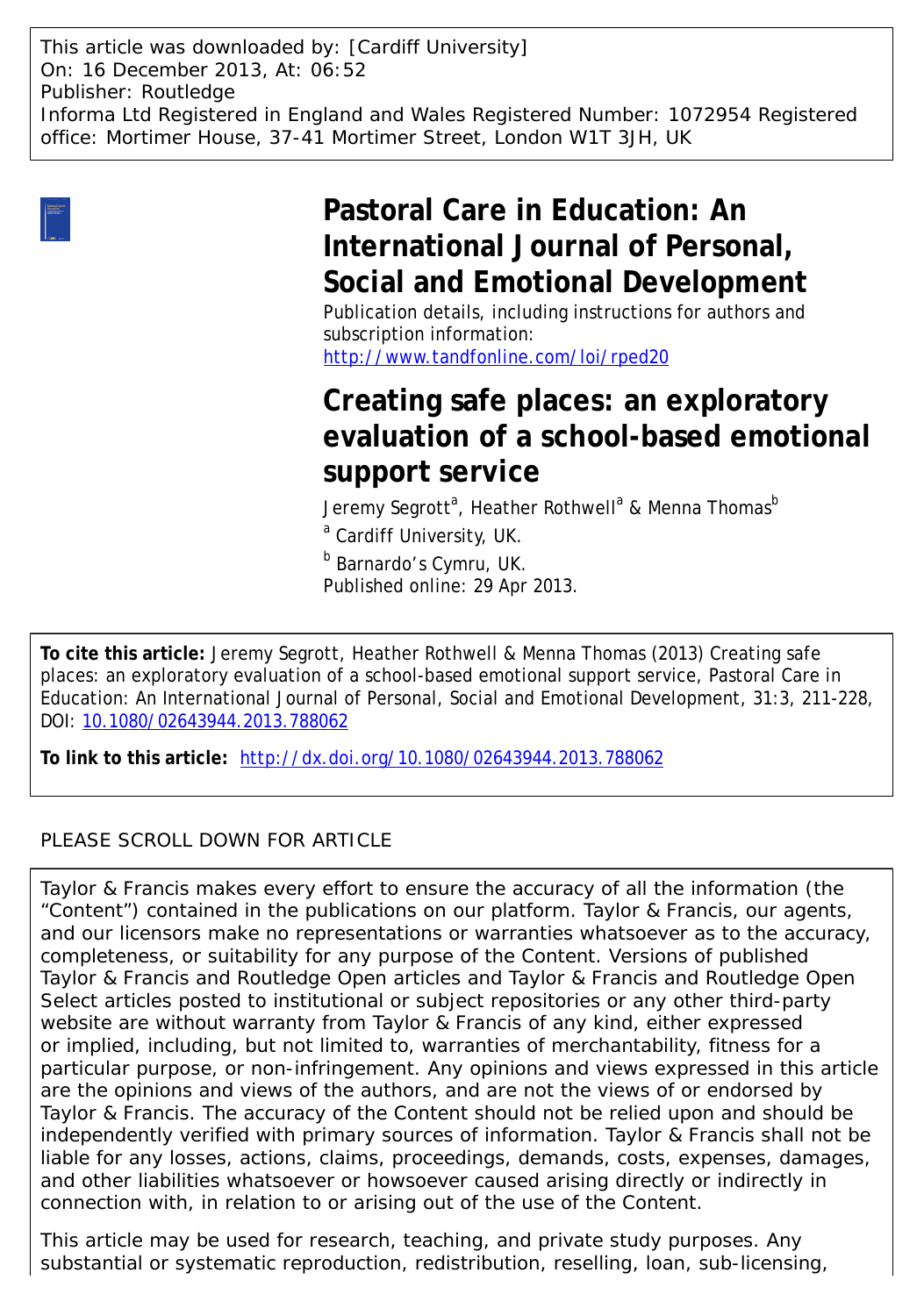systematic supply, or distribution in any form to anyone is expressly forbidden. Terms & Conditions of access and use can be found at [http://www.tandfonline.com/page/terms](http://www.tandfonline.com/page/terms-and-conditions)[and-conditions](http://www.tandfonline.com/page/terms-and-conditions)

Taylor & Francis and Routledge Open articles are normally published under a Creative Commons Attribution License<http://creativecommons.org/licenses/by/3.0/.> However, authors may opt to publish under a Creative Commons Attribution-Non-Commercial License<http://creativecommons.org/licenses/by-nc/3.0/> Taylor & Francis and Routledge Open Select articles are currently published under a license to publish, which is based upon the Creative Commons Attribution-Non-Commercial No-Derivatives License, but allows for text and data mining of work. Authors also have the option of publishing an Open Select article under the Creative Commons Attribution License [http://](http://creativecommons.org/licenses/by/3.0/.) [creativecommons.org/licenses/by/3.0/.](http://creativecommons.org/licenses/by/3.0/.)

**It is essential that you check the license status of any given Open and Open Select article to confirm conditions of access and use.**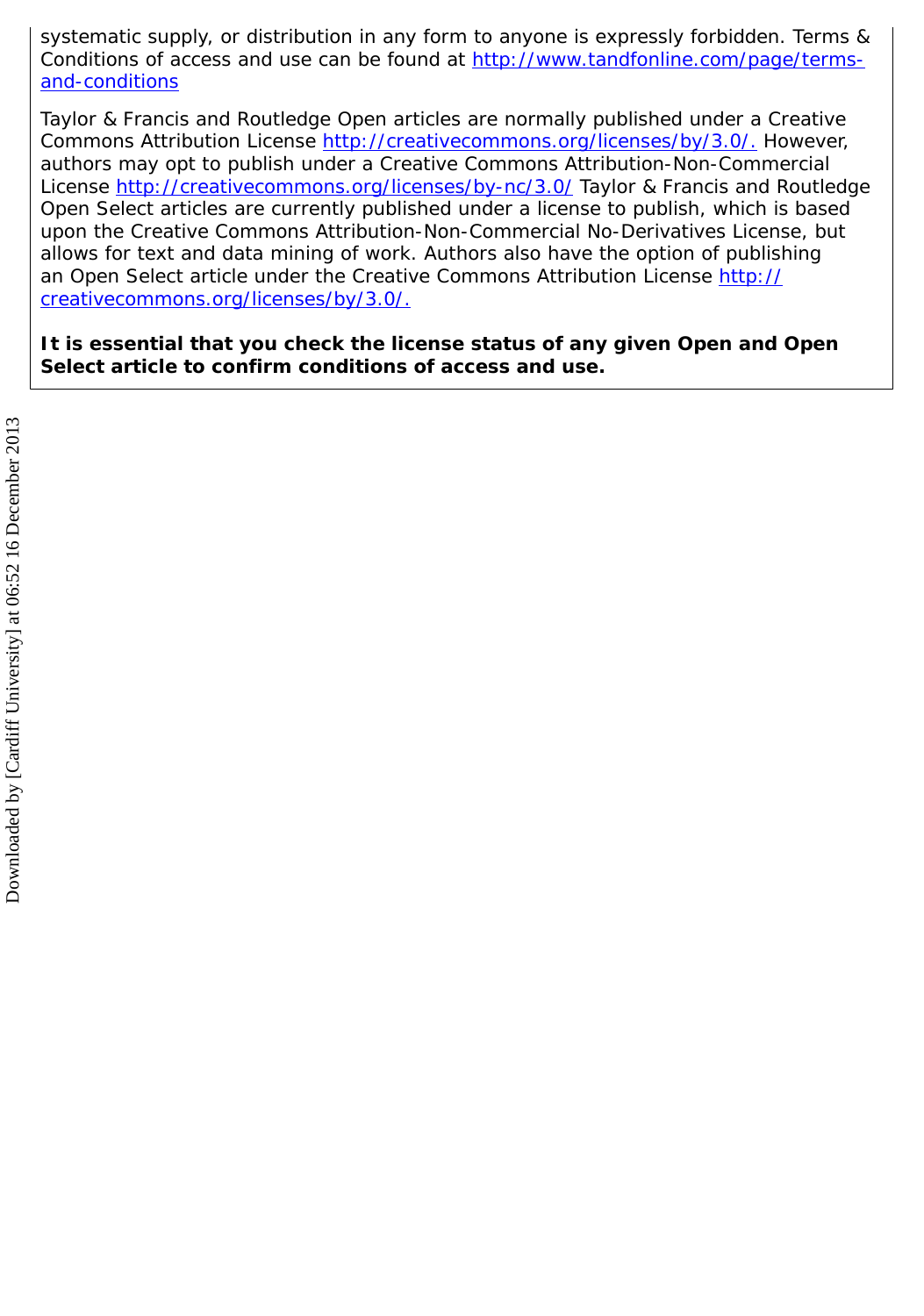# Creating safe places: an exploratory evaluation of a school-based emotional support service

Jeremy Segrott<sup>a</sup>\*, Heather Rothwell<sup>a</sup> and Menna Thomas<sup>b</sup> <sup>a</sup>Cardiff University, UK; <sup>b</sup>Barnardo's Cymru, UK (Received 5 September 2012; final version received 16 March 2013)

School-based interventions for young people with emotional/mental health problems are often provided by external practitioners and their relationship with host schools is a key influence on implementation. Poor integration within school systems, schools' tendency to define interventions around pupils' behaviour and teachers' control over access, may undermine therapeutic relationships. This study examines how one school-based intervention——Bounceback——addressed these challenges. Methods comprised interviews with programme staff, school staff and service users. Bounceback sought to develop therapeutic relationships through creating a safe, welcoming place and maximising pupils' choice about how they engaged with it. To ensure Bounceback was delivered as intended, staff developed five conditions which schools were asked to meet: adhering to referral criteria, ensuring that attendance was voluntary, appropriate completion of referral forms, mechanisms for contacting pupils and private accommodation to maintain confidentiality. Pupils reported high levels of acceptability and described relationships of trust with Bounceback staff. Although pupils had choice about most aspects of Bounceback, teachers controlled access to it, partly in order to manage demand. The study highlights the need for external agencies to communicate their aims and needs clearly to schools and the importance of peripatetic practitioners being well integrated within their parent organisations.

Keywords: adolescent health; emotional health; evaluation; mental health; school

#### Introduction

The high prevalence of emotional/mental health problems amongst young people is a global health issue (Rones & Hoagwood, 2000; Blum & Nelson-Mmari, 2004; Patel *et al.*, 2007), and recent decades have witnessed the proliferation of prevention/treatment interventions (Adelman & Taylor, 1998; Durlak & Wells, 1998;

<sup>\*</sup>Corresponding author. Centre for the Development and Evaluation of Complex Interventions for Public Health Improvement (DECIPHer), Cardiff School of Social Sciences, Cardiff University, 1-3 Museum Place, Cardiff CF10 3BD, UK. Email: segrottj@cardiff.ac.uk

2013 The Author(s). Published by Routledge.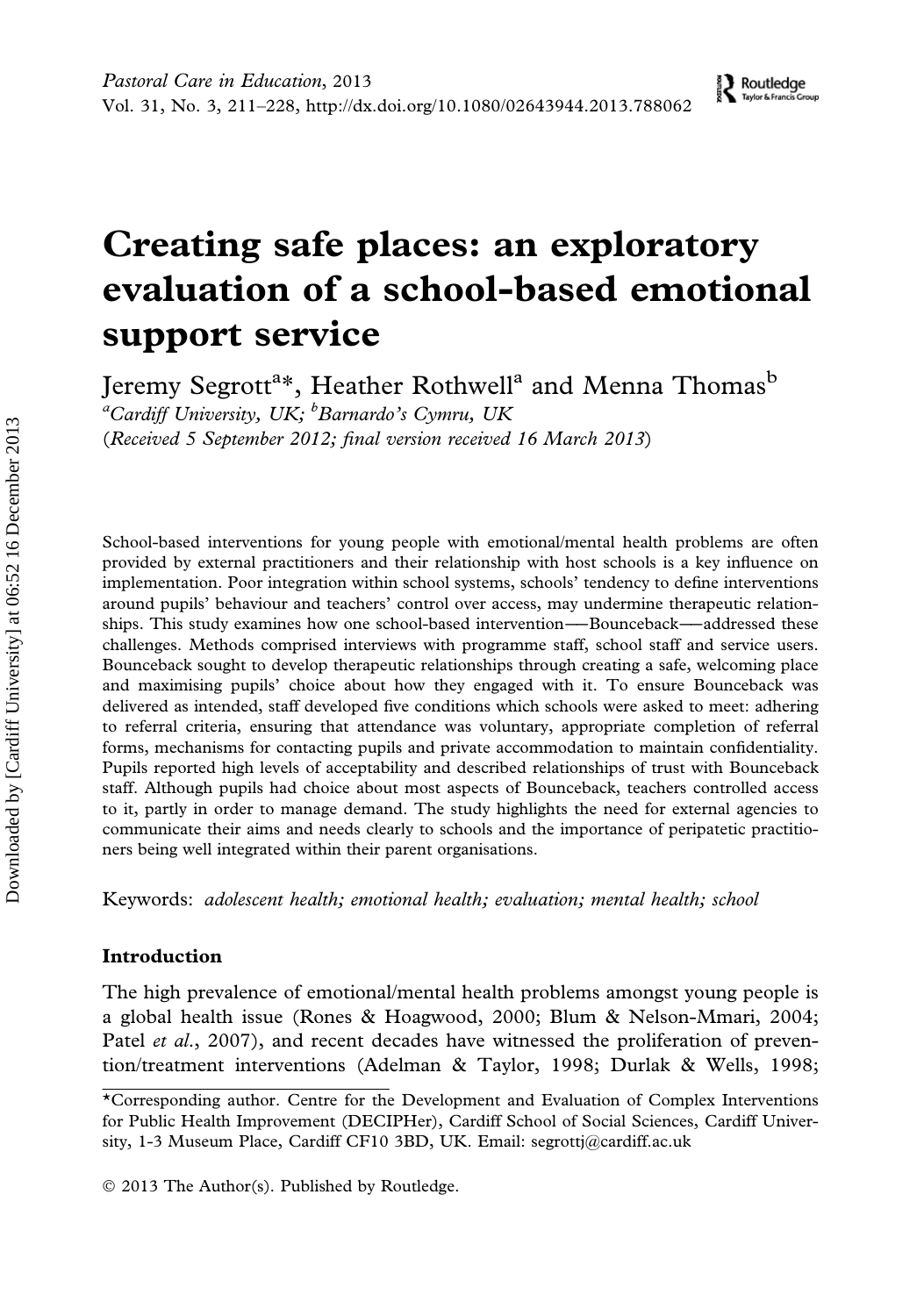Weisz et al., 2004). However, many young people do not access support (Rones & Hoagwood, 2000; Baruch, 2001; Waters et al., 2001; Langley et al., 2010; Pinto-Foltz et al., 2011), and significant barriers to utilisation exist, including inappropriate delivery settings (Patel et al., 2007), uncoordinated services (e.g. transitions from child to adult services) (Davis, 2003), help-seeking stigma (Browne et al., 2004; Pinto-Foltz et al., 2011) and lack of knowledge about services (Shandley et al., 2010). Therapeutic relationships also influence young people's use of services, including trust, confidentiality and being listened to (Le Surf & Lynch, 1999; Fox & Butler, 2007; Kidger et al., 2009; Shandley et al., 2010).

Schools are expected to function as health-promoting institutions through cultivating emotionally supportive environments, delivering health-related curricula and providing targeted support to individuals with emotional/mental health problems (Wyn et al., 2000; Bond et al., 2004; Stewart et al., 2004; Allegrante, 2008; Kimber et al., 2008; Kidger et al., 2009; Spratt et al., 2010). Schools facilitate contact with large numbers of young people (Dickinson *et al.*, 2003; Spence & Shortt, 2007; Kidger *et al.*, 2009), both directly and via staff who engage with pupils over extended periods. Locating services in schools can normalise and reduce the stigma of support seeking (Baruch, 2001), coordinate multiple services (Weist et al., 2001) and facilitate access (Baruch, 2001).

Whilst most schools have pastoral teams to address the needs of pupils with emotional/mental health problems, external practitioners such as counsellors, psychotherapists, youth workers and nurses play an important role in providing specialist support (Baruch, 2001; Kay et al., 2006; Fox & Butler, 2007; Weist et al., 2012). However, a number of important gaps remain in the literature. In the case of school counselling, for instance, Cooper (2009) notes that despite the growth in its provision, 'little empirical evidence is available on the kinds of clients that attend these services, their outcomes or how they experience the counselling'. (p. 137). Similarly, Fox and Butler (2009) suggest that 'very few studies have focused on school-based counselling, and only one study, to our knowledge, has been carried out in the United Kingdom' (p. 96). The role of such external agencies also raises questions about how they are integrated into schools (Adelman & Taylor, 1998; Patton et al., 2000; Baruch, 2001; Ringeisen et al., 2003; Kay et al., 2006; Spratt et al., 2006; Spratt et al., 2010). The increased presence of healthpromoting activities and agencies in schools makes these questions particularly pertinent, but as long ago as the 1970s Hamblin's (1974) exploration of The Teacher and Counselling argued that school counsellors needed to be integrated within school systems and to understand how schools' expectations had the potential to constrain or facilitate counselling work. For Hamblin, integration was important, because it helped to ensure schools understood that counselling was for any pupil (not for particular groups or problems) and should not be used as a form of discipline (Hamblin, 1974). More recently, authors such as Spratt *et al.* (2006) and Adelman and Taylor (1998) have suggested that there is a tendency for schools to frame emotional support in terms of individual pupils' behaviour and their inability to conform to educational norms, rather than how such norms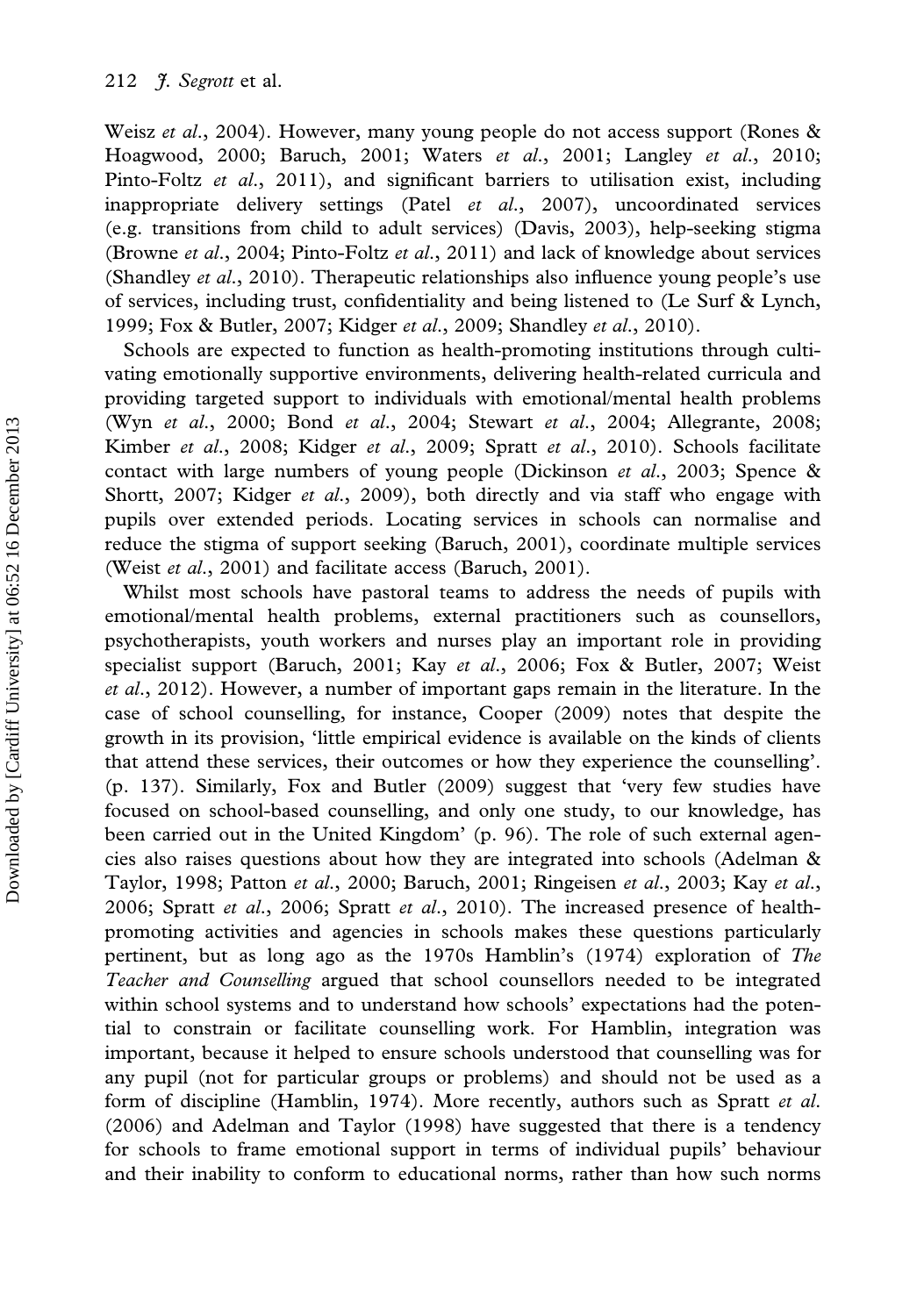and school environments affect pupils' ability to learn. This can result in external support services being 'bolted on' to the periphery of existing school systems, with little opportunity to bring about change in approaches to emotional health issues (Adelman & Taylor, 1998; Spratt et al., 2006). External agencies that are not well integrated within schools may find it difficult to communicate the aims of their services and what they need to deliver them, such as appropriate accommodation to maintain confidentiality. Spratt et al.  $(2010)$  argue that whilst health practitioners often promote young people's agency in deciding if and how to use services, schools may control access by managing referral processes. If teachers retain responsibility for determining who needs support——and frame this around unacceptable behaviour and individual pupils' non-conformity with school norms——it may restrict access and create negative perceptions amongst pupils about who services are for, potentially undermining therapeutic relationships and trust (Spratt et al., 2010).

Relationships between practitioners and the schools in which they work are therefore critical barriers to, and facilitators of, effective implementation of mental health services (Forman et al., 2009; Langley et al., 2010; Weist et al., 2012). Langley et al. (2010) suggest that one important direction for future studies is to move beyond identifying key barriers to implementation and 'to shift the focus onto what sets of conditions make it more or less likely that barriers can be surmounted' (p. 112). Accordingly, in this study, we seek to contribute to current research by examining how one school-based emotional health service——Bounceback——addressed key implementation challenges. The study considers, firstly, the ways in which Bounceback sought to develop elements of the therapeutic relationship, which have previously been identified as important, including trust, listening and maximising choice over how pupils used the service. Secondly, we examine the challenges Bounceback encountered in relation to communicating with school staff about the service's aims and eligibility criteria, referral processes and provision of suitable accommodation; and explore how practitioners articulated a set of minimum requirements to enable the service to be delivered with fidelity. The third section of the study examines the receipt and acceptability of the service.

Bounceback was delivered by a children's charity——Barnardo's——and provided one-to-one sessions to pupils in years 10–11 (aged 14–16) who were experiencing stressful situations. It aimed to create a 'safe place' where young people could determine the focus of the sessions, talk through issues which concerned them and find solutions. Programme staff suggested that Bounceback was distinctive from counselling, in terms of its informality, the degree of control which pupils could exercise over the focus of sessions and the fact that it incorporated practical help and advice (e.g. on employment), as well as emotional support. This is not to say, however, that there were not significant overlaps or similarities between Bounceback's approach and that adopted by counselling practitioners. In exploring how Bounceback interacted with school systems, we highlight the broad relevance of our findings for a range of health practitioners who provide school-based support for young people.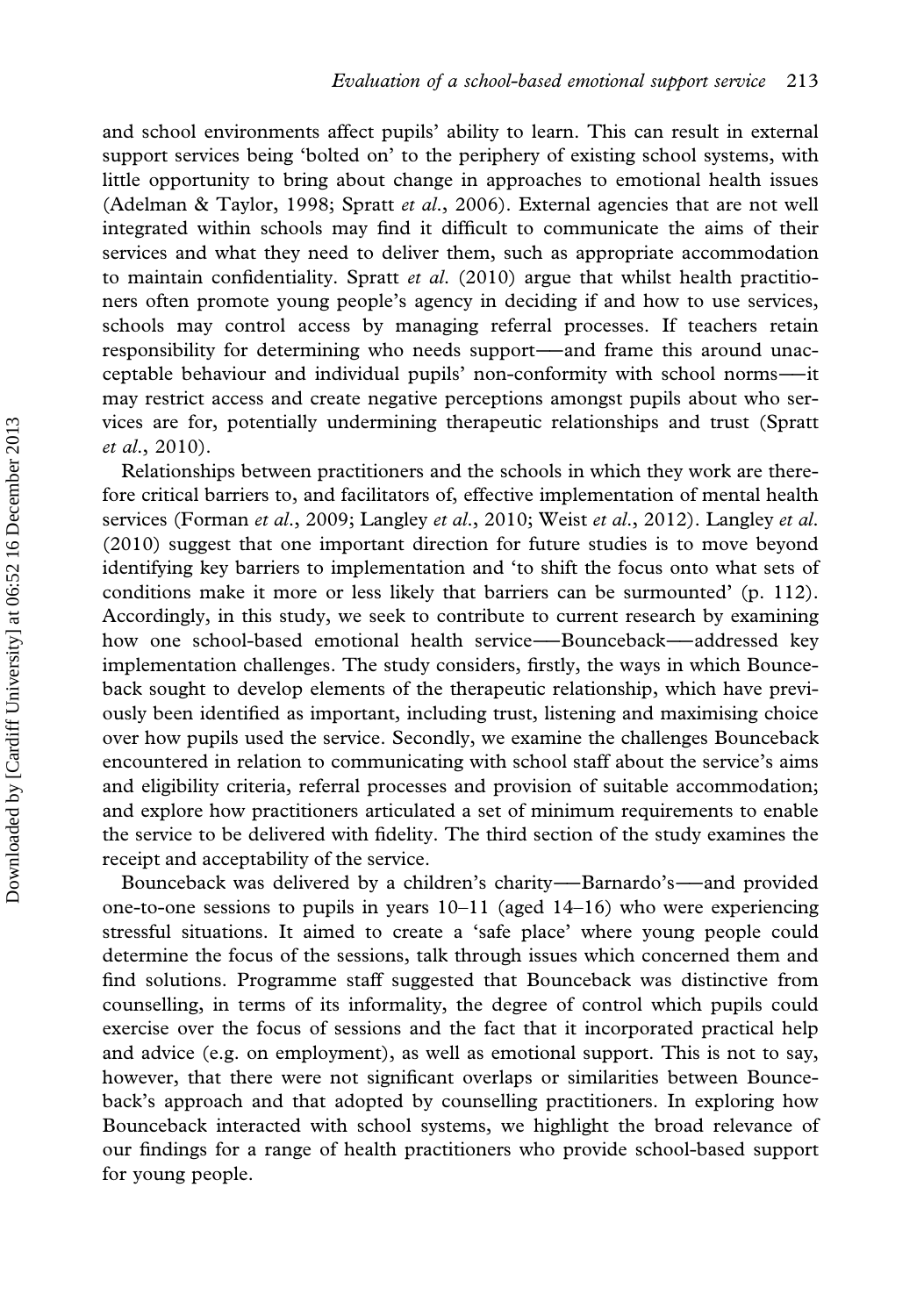The service operated in three schools in south Wales, United Kingdom, which served economically disadvantaged city populations and taught large percentages of pupils from ethnic minority backgrounds. Two had 800–900 pupils and the other nearly 1600. All had relatively large proportions of pupils below average academic ability (based on Estyn school inspection reports: to maintain schools' anonymity these are not referenced). Bounceback sessions lasted 30 minutes and were delivered during lesson time. Staff would see 5–6 young people each week in each school. Timing of appointments was flexible to accommodate those who needed more/less time, arrived late or without an appointment. Day trips/fun days were organised for service users, and Bounceback also provided awareness-raising workshops for groups of pupils/staff on mental/emotional health issues such as selfharm.

#### Methods

The research sought to establish Bounceback's aims/theory, feasibility and acceptability and had four aims: to explore the views of young people who had used the service in terms of acceptability and perceived outcomes; to examine Bounceback's potential to prevent emotional/mental health issues in young people from becoming more serious; to examine the relationship between Bounceback and schools in which it operated and to identify young people's support needs during the transition from school to independent adulthood. All data collection and analysis were conducted by university-based researchers who had no involvement in the delivery of Bounceback. Interviews were conducted with all five members of Bounceback staff; four staff from the three schools where Bounceback operated and seven service users. These were recorded and transcribed (with participants' permission). At each school, the senior teacher responsible for co-operation with Bounceback was interviewed, and in one school, a pastoral care assistant participated in the interview. Tables 1 and 2 provide details of school-based participants. Bounceback staff approached service users/ex-users to ask whether they were willing for the researchers to contact them (it was not possible for us to contact service users

| Interview participants | Schools                                               |                                                            |                                                                                       |  |  |
|------------------------|-------------------------------------------------------|------------------------------------------------------------|---------------------------------------------------------------------------------------|--|--|
|                        | S1                                                    | S <sub>2</sub>                                             | S <sub>3</sub>                                                                        |  |  |
| Teachers               | School staff 1<br>School staff 2<br>(joint interview) | School staff 3                                             | School staff 4                                                                        |  |  |
| Bounceback users       | YP3 (female,<br>current user)<br>YP7 (male, ex user)  | YP5 (male,<br>current user)<br>YP6 (male,<br>current user) | YP1 (male,<br>current user)<br>YP2 (female,<br>current user)<br>YP4 (female, ex user) |  |  |

Table 1. Details of school-based interview participants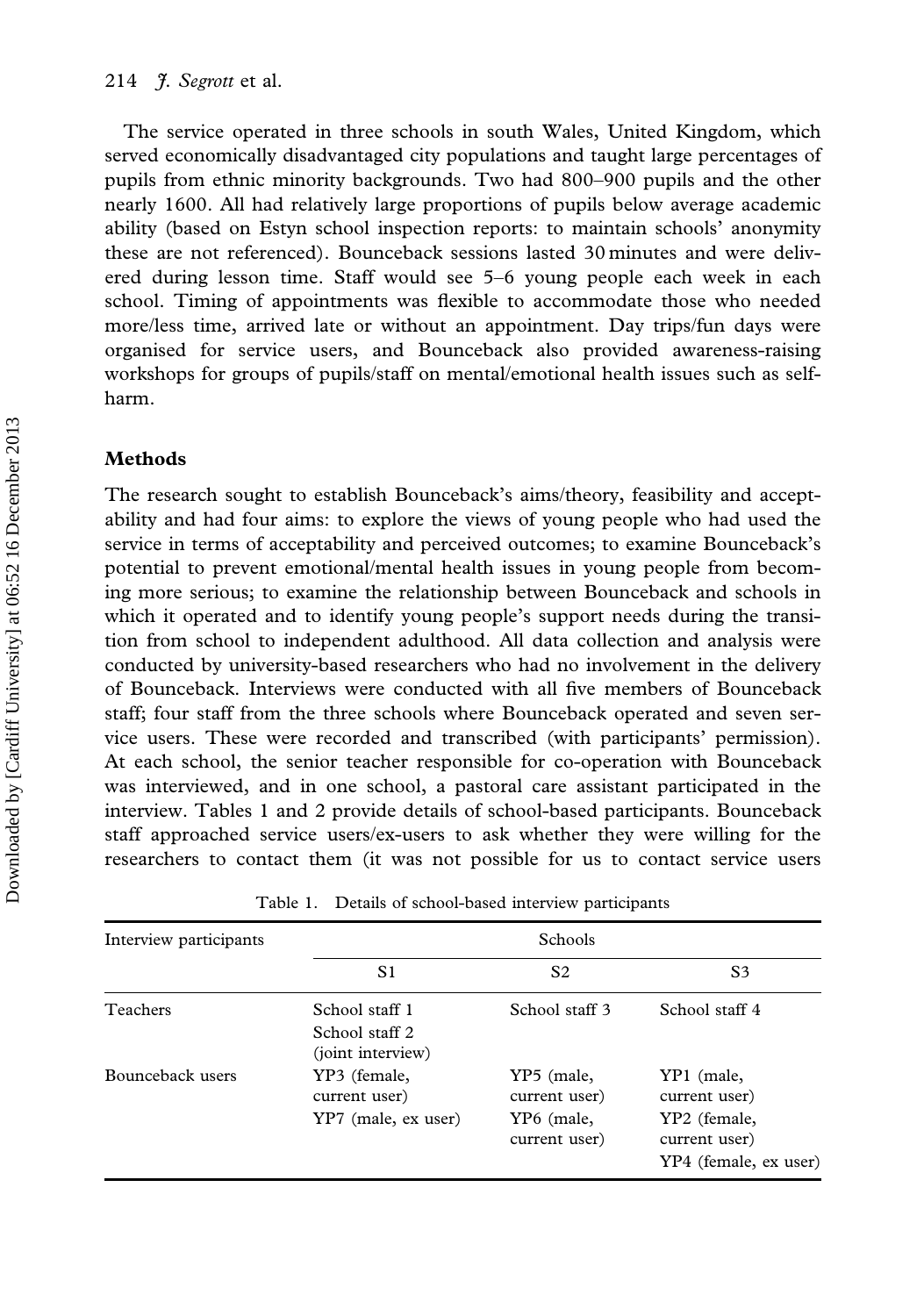| Tob title                        | Job description                                                                                                                                |
|----------------------------------|------------------------------------------------------------------------------------------------------------------------------------------------|
| Assistant head teacher           | Designated officer for child protection; responsible for implementation<br>of SEAL strategy throughout the school; manager of mentoring scheme |
| Emotional support<br>coach       | Providing one-to-one support for pupils; liaison with outside agencies<br>working at the school                                                |
| Head of key stage 3              | Teaching duties with additional responsibility for developing the role of<br>outside agencies within the school                                |
| Head of school, pupil<br>conduct | Management responsibility for teaching staff; managing and teaching<br>'alternative curriculum' for less academically able pupils              |

Table 2. Roles of school staff interviewees

Table 3. Characteristics of young people who allowed their contact details to be shared with the researchers (service users and ex-service users)

|         | Schools       |          |                                      |  |  |          |  |
|---------|---------------|----------|--------------------------------------|--|--|----------|--|
|         |               |          |                                      |  |  |          |  |
|         | Current users | Ex users | Current users Ex users Current users |  |  | Ex users |  |
| Females |               |          |                                      |  |  |          |  |
| Males   |               |          |                                      |  |  |          |  |

directly). They were asked for a cross-section from all schools, a balance of males/ females and also young people who no longer used the service. Twelve young people allowed their contact details to be shared (Table 3) and contact was established with nine, of whom seven took part. Participants, and parents of Bounceback users, gave written consent. Interviews with young people explored whether Bounceback had helped them, if there were aspects of the service that could be changed, and the availability of other support in the school setting (interview guides are available from the corresponding author). Ethical approval for the study was given by a university ethics committee.

A coding framework (Table 4) was developed based on interview schedule questions. Two interviews were coded by one researcher and reviewed by a second, leading to adjustments to the framework. All transcripts were then coded using Atlas.ti 6.1.2. Themes were explored in relation to differences in participants' roles in providing, using or hosting Bounceback.

#### Findings

#### Organisation of service delivery

Approximately 50 people had used Bounceback during the year preceding the evaluation. They were dealing with a range of difficulties, including abuse, homeless-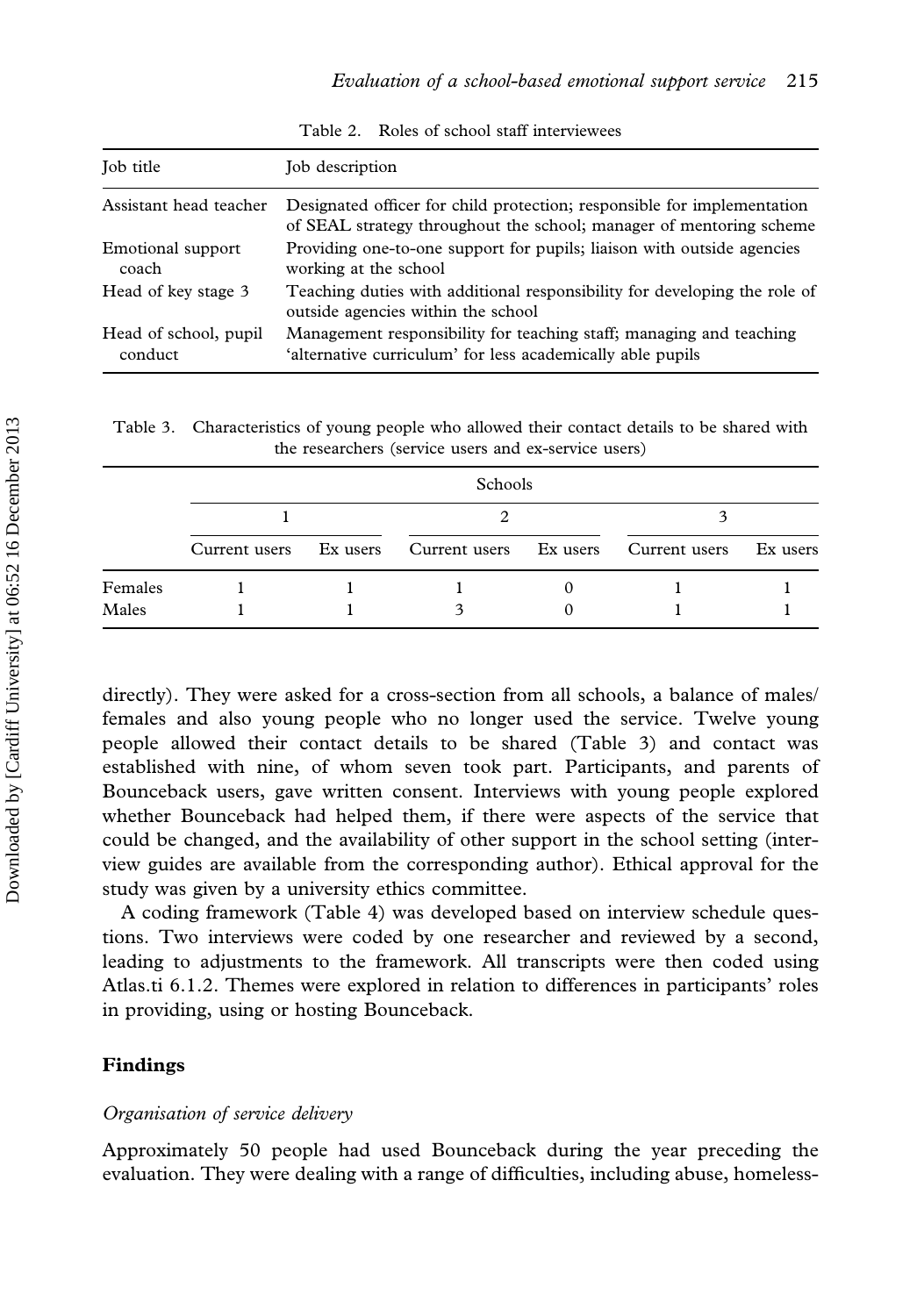| Themes                                        | Subsidiary themes   | Codes                                                                |
|-----------------------------------------------|---------------------|----------------------------------------------------------------------|
| The Bounceback                                |                     | Service background; service organisation future                      |
| service                                       |                     | plans; aims                                                          |
| Challenges in<br>organisation of              |                     | Service organisation; challenges; School/<br>Bounceback relationship |
| service delivery                              | Referral process    | Referral process; targeting; inappropriate referrals                 |
|                                               | Facilities provided | Facilities; facilitating attendance                                  |
| Relationship with                             | Fitting in with     | School/Bounceback relationship; other support at                     |
| schools                                       | school routines     | school; school priorities; school rationale; snags;                  |
|                                               |                     | Service organisation                                                 |
|                                               | Communication       | School/Bounceback relationship; service<br>organisation; snags       |
|                                               | Barnardo's          | Caterpillar; support for staff                                       |
|                                               | organisational      |                                                                      |
|                                               | background          |                                                                      |
| Confidentiality                               |                     | Confidentiality; stigma                                              |
|                                               | Advertising         | Advertising                                                          |
| Demand for                                    |                     | Demand                                                               |
| Bounceback                                    | Before year 10      | Before year 10                                                       |
|                                               | After year 11       | After year 11                                                        |
|                                               | Caterpillar         | Caterpillar                                                          |
| Acceptability                                 | Demand              | Opinions; long term service                                          |
|                                               | Best/most important | Best thing; most important; punctuality; reliability                 |
|                                               | Areas for           | Areas for improvement                                                |
|                                               | improvement         |                                                                      |
| How Bounceback                                |                     | How Bounceback works                                                 |
| works                                         | Activities and      | Activities/materials                                                 |
|                                               | materials used      |                                                                      |
| Benefits of                                   | Pupils              | Outcomes; examples                                                   |
| Bounceback                                    | <b>Schools</b>      | School priorities; personal background; school<br>rationale          |
| Key implications for<br>practice and research |                     | Future plans                                                         |

Table 4. Analytical framework

ness, parental illness and bereavement. Bounceback was a free service, but schools provided accommodation and managed referrals (including information about reasons for referral) and sought parental consent for pupils' attendance. A member of pastoral support staff in each school liaised with Bounceback, managed by a senior teacher. The main referral route was teachers noticing something amiss with a pupil and informing the head of year, who notified the senior teacher responsible for pastoral care. The senior teacher decided what kind of support was appropriate. School staff completed a form stating reasons for referral that the young person knew why they were being referred, and that they agreed to see Bounceback. Overall,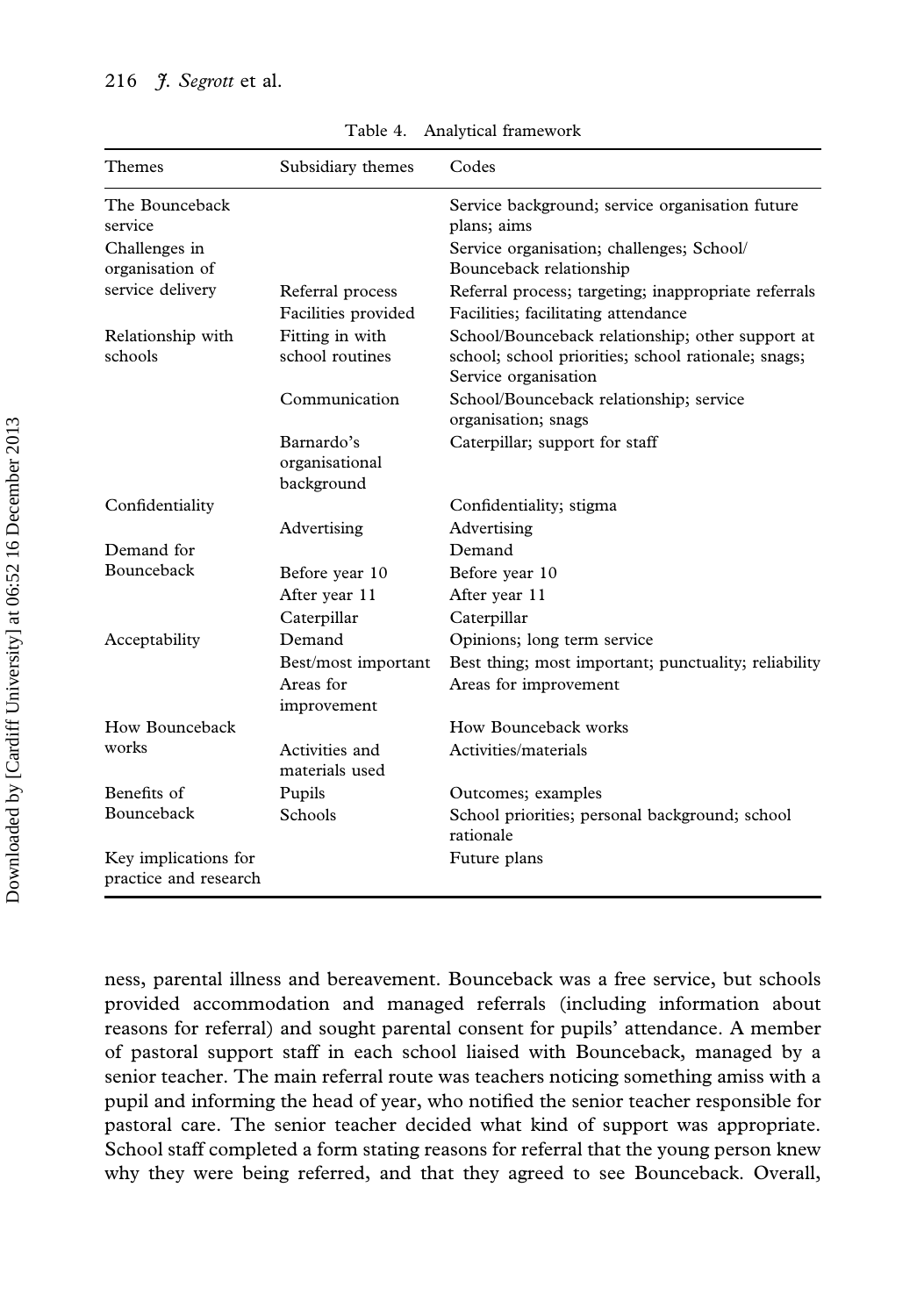Bounceback staff felt that referrals were appropriate and that teachers were good at identifying underlying problems like low self-esteem affecting pupils who were outwardly confident/doing well academically. Young people who did not agree to be referred were told that they could come back at any time if they changed their mind.

Pastoral teachers in two schools did not want to advertise Bounceback to pupils because it would be more difficult to preserve confidentiality (school staff 1, school staff 4); there was insufficient capacity to absorb self-referrals in addition to staff referrals (school staff 4); and enough people were already aware of Bounceback (school staff 1). In the third school (S2), Bounceback had been mentioned in a community newsletter featuring services provided at school and the pastoral teacher had spoken to Year 10/11 pupils in their assembly about Bounceback and other services (school staff 3). Bounceback had also run a stall at parents' evening (school staff 3). On the whole, Bounceback staff favoured raising awareness of the service through personal contact with groups of teachers/pupils in years 10/11 or presenting theme-based assemblies, rather than advertising through posters/newsletters (BB Staff 5).

Bounceback staff described how they supported each other day-to-day by talking things over and contributing to planning support for young people. The Bounceback manager had an open door policy, and staff working on other projects were also available informally to listen and provide support (BB Staff 1–5). Team meetings and managerial supervision provided a more formal framework for staff to talk through issues (BB Staff 3, BB Staff 4, BB Staff 5). Bounceback was one of a number of linked services within Barnardo's Caterpillar project, including schoolsbased counselling, and individual and group support for young people with mental health issues or who were in crisis, and this appeared to influence the quality of support it was able to offer through ease of referral (BB Staff 1) and its capacity to support young people during school holidays (BB Staff 3, 4, YP2) and after leaving school (school staff 4). Caterpillar involved young people in running the service and they had open access to the manager to discuss any issues (BB Staff 3). Caterpillar focused on providing a safe, happy environment for young people, and there was no compulsion for them to talk about their problems. In turn, Caterpillar shared accommodation with other Barnardo's services for vulnerable young people (to whom Bounceback users could be referred) (BB Staff 4).

#### Working with young people

Interviews with Bounceback staff generated a picture of how they thought the service achieved its aims. A logic model was produced and shared with staff, who agreed that it was an accurate representation. The model (Figure 1) shows how key processes described by the staff (in italic text below) might form a causal pathway leading to young people becoming more resilient. Staff emphasised that *choice* and creation of a *safe place* were foundations of the communication through which they provided support and that within this environment young people began to trust them and talk about their worries. The quality of listening then became a key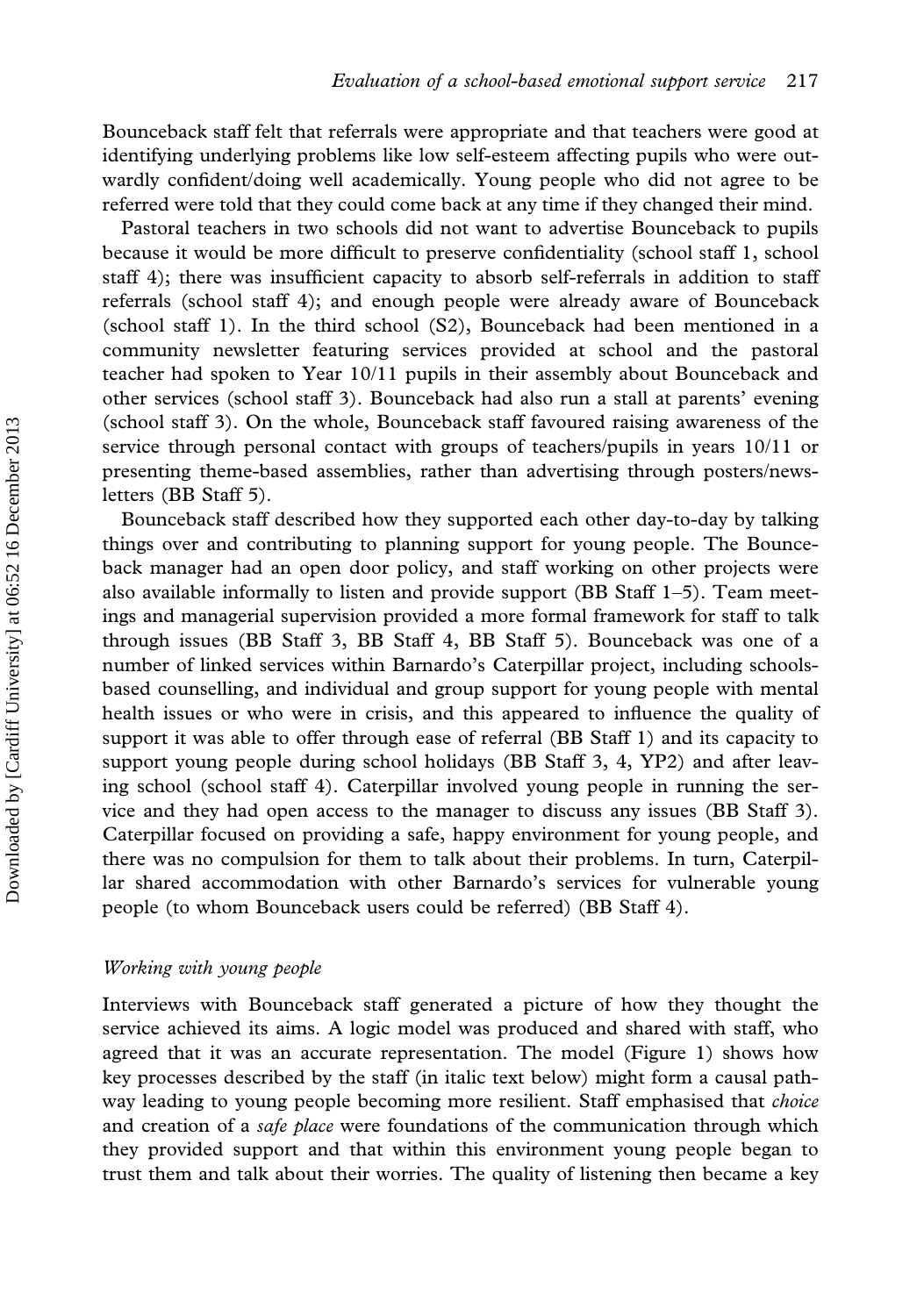

Figure 1. How Bounceback is intended to work

feature of the helping process, after which staff would help young people talk through their problems and ways of dealing with them.

Interviews with Bounceback staff indicated that choice was an ongoing process, rather than single occasions when young people were asked to make decisions. They had a choice about whether to accept referral to Bounceback, and whether they wished to keep subsequent appointments (BB Staff 3). Staff described giving young people the maximum possible control over who had access to information about issues discussed, and asked for consent to make a record of what was said during appointments. No information was shared outside the team, but at the first appointment, staff explained confidentiality/child protection procedures.

Bounceback staff estimated that six or seven young people had decided not to continue after attending one or two Bounceback sessions, with most attrition occurring during the early days of service delivery, linked to unsuitable accommodation and inappropriate referrals for classroom misbehaviour. They described how young people could talk to Bounceback staff or not during appointments, and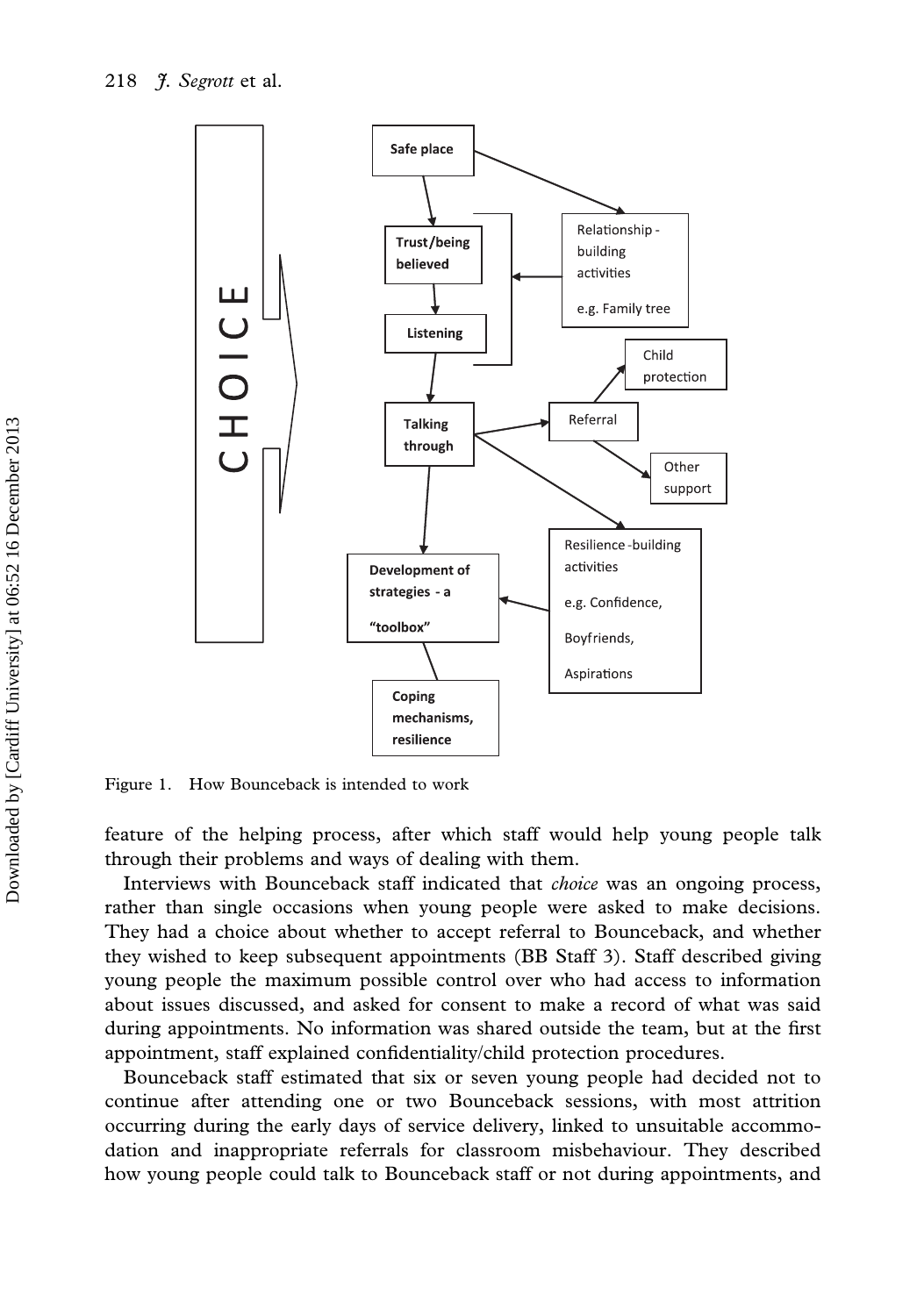if they did it could be about anything they wished. They had a choice about whether they wanted to do the activities that were suggested or if they wanted to be referred to other agencies. At the end of term, they could choose whether to continue with Bounceback during school holidays and, at the end of year 11, whether to finish with the service or continue into year 12. Those who finished had the option of going back if they needed to.

Passes given to Bounceback users who needed to be released from lessons stated that they had an 'appointment' or 'interview'. At one school, form teachers were told if pupils were attending Bounceback and in another a list of pupils needing to be excused from lessons was posted in the staffroom, but without details of where they were going. Interviews with Bounceback staff indicated that this was done so that Bounceback users could choose whether they wanted to tell anyone else they were attending, or discuss their problems with them. Their aim was to create a safe, comfortable and informal environment in which young people felt relaxed and cared for (BB Staff 1, 4, 5).

Bounceback staff described how they gave young people as long as they needed to get to know the staff, to trust them and to start to talk, sometimes offering activity worksheets to help this process. Whilst focusing on worksheets, young people had the chance to chat naturally, rather than feeling the pressure of an expectation that they would engage in a conversation. Eventually, a relationship of *trust* could be formed. Staff sought to demonstrate trustworthiness and empathy through focused attention to what young people said, and by listening without interruption. They believed that time spent talking about general topics was important because it was the quality of the listening environment, as much as problem-specific help, which mattered.

Staff supported young people by talking through issues and prompting them to reflect on their experience and explore alternative ways of dealing with situations. Equality in the relationship was seen as a crucial influence on the acceptability of such guidance. For young people who needed more support, staff would explore options with each other and research topics on the internet (BB Staff 5). As a minimum, the service aimed to give young people leaving Bounceback a 'toolbox' of skills and strategies, and a list of contact numbers of agencies that could help them.

#### Working with schools

Bounceback staff described how during the early stages of programme delivery, conditions in schools had shown potential to undermine its work. Over time, they identified five conditions that needed to be specified in order for the service to run as intended. Firstly, the schools needed to understand and follow referral criteria. Teachers should refer young people with emotional difficulties/mental health issues, which had the potential to cause a crisis or have a negative effect on emotional well-being. It was not acceptable to refer young people because they disrupted lessons by expressing anger or showing off. Secondly, attendance was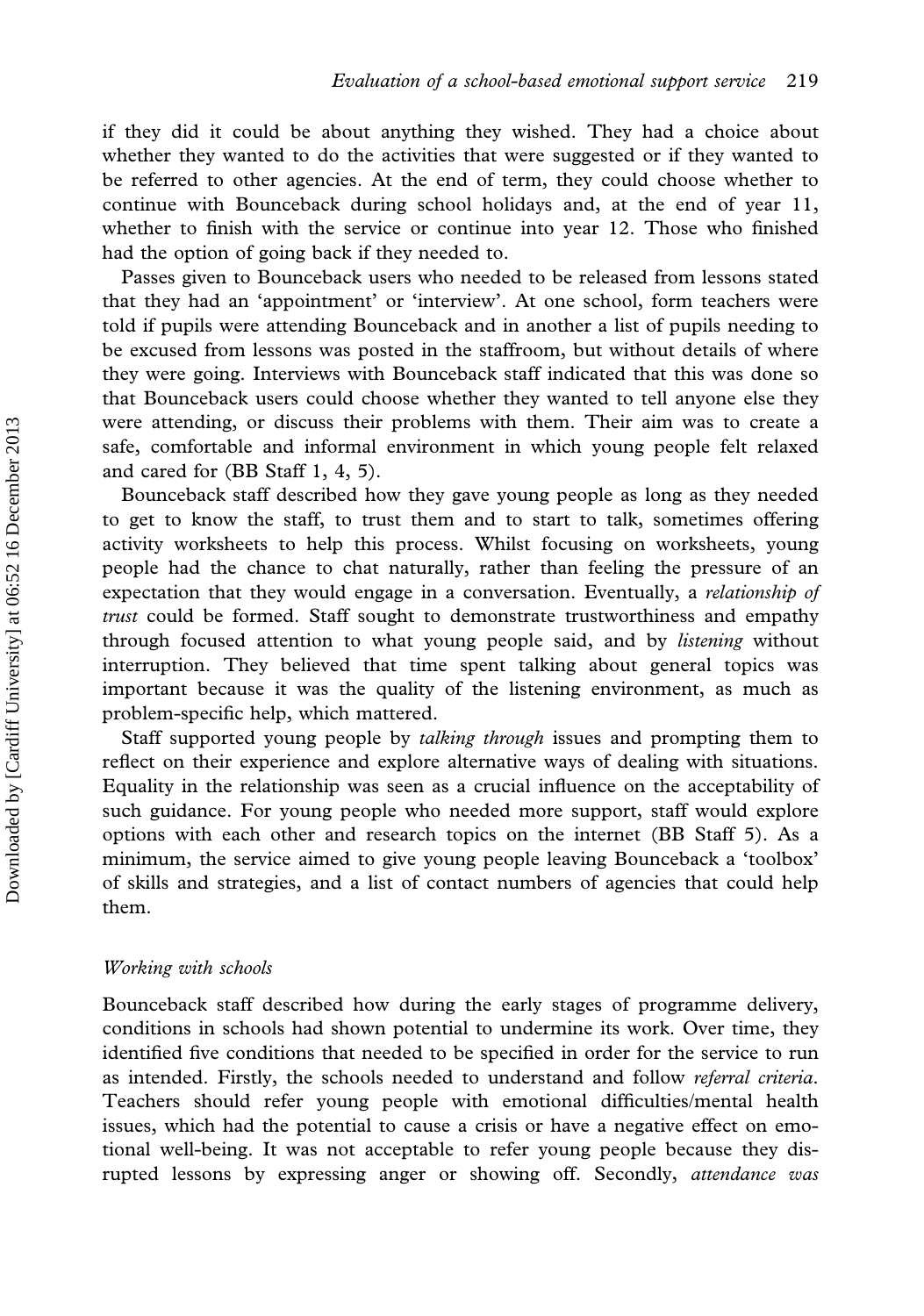voluntary and although teachers may have thought it was in pupils' best interests to use Bounceback, they should not put pressure on them to do so. Thirdly, referral forms needed to be passed to Bounceback before the first appointment since lack of information about a person's circumstances could lead to distress and loss of trust. Fourthly, mechanisms were needed for contacting pupils who were due to attend Bounceback. The final issue concerned *accommodation*—the same room should be available every week so that young people knew where to go. It should not be used as a route into other rooms. There should be no window in the door and other windows should not be overlooked by public areas.

There was a tendency in all the schools for communication to be driven mainly by Bounceback staff and to be restricted to a few contacts within the school. Teachers were unable to devote much time to planning or monitoring how the service operated. They responded well to requests from Bounceback staff but contacting them was often difficult because they had other commitments. Communication became easier when support workers were allocated as Bounceback contacts in each school, with a remit to help organise sessions and pass through referrals (BB Staff 1, 2). Bounceback staff sought regular meetings to discuss school staff's views on the service, facilities provided by the school and referrals and important information affecting young people's welfare. In one school, meetings were organised every half term, but in another, Bounceback staff were able to arrange only two or three meetings a year, and only with staff assigned as key contacts. Many teachers were supportive of the service (YP1, BB Staff 3). However, Bounceback staff felt that communication more generally with teachers would help avoid situations where some were reluctant for young people to miss class-work to attend Bounceback or did not believe that they had a valid reason to leave the class. Pastoral care teams had introduced passes to make it easier for pupils to leave lessons, or arranged appointments so that pupils did not miss the same lesson two weeks running. Bounceback staff also worked around the problem by seeing pupils during break time or using two members of staff to see people simultaneously in separate areas. Whilst pastoral staff acknowledged that some teachers could be 'awkward' about releasing young people from lessons (school staff 4), they did not seem to perceive the importance of improving communication (BB Staff 2).

#### Receipt and acceptability

Some young people were able to compare Bounceback with other services and said support from Bounceback was much better than they had received from Child and Adolescent Mental Health Services [CAMHS] (YP2, YP4, YP5), social services (YP2) and a private counsellor (YP4). One service user spoke of the staff's kindness in anticipating young people's needs by arranging free taxis and providing spending money for the trips they organised (YP4). Other comments confirmed the importance of key aspects of Bounceback's model of working. Interviewees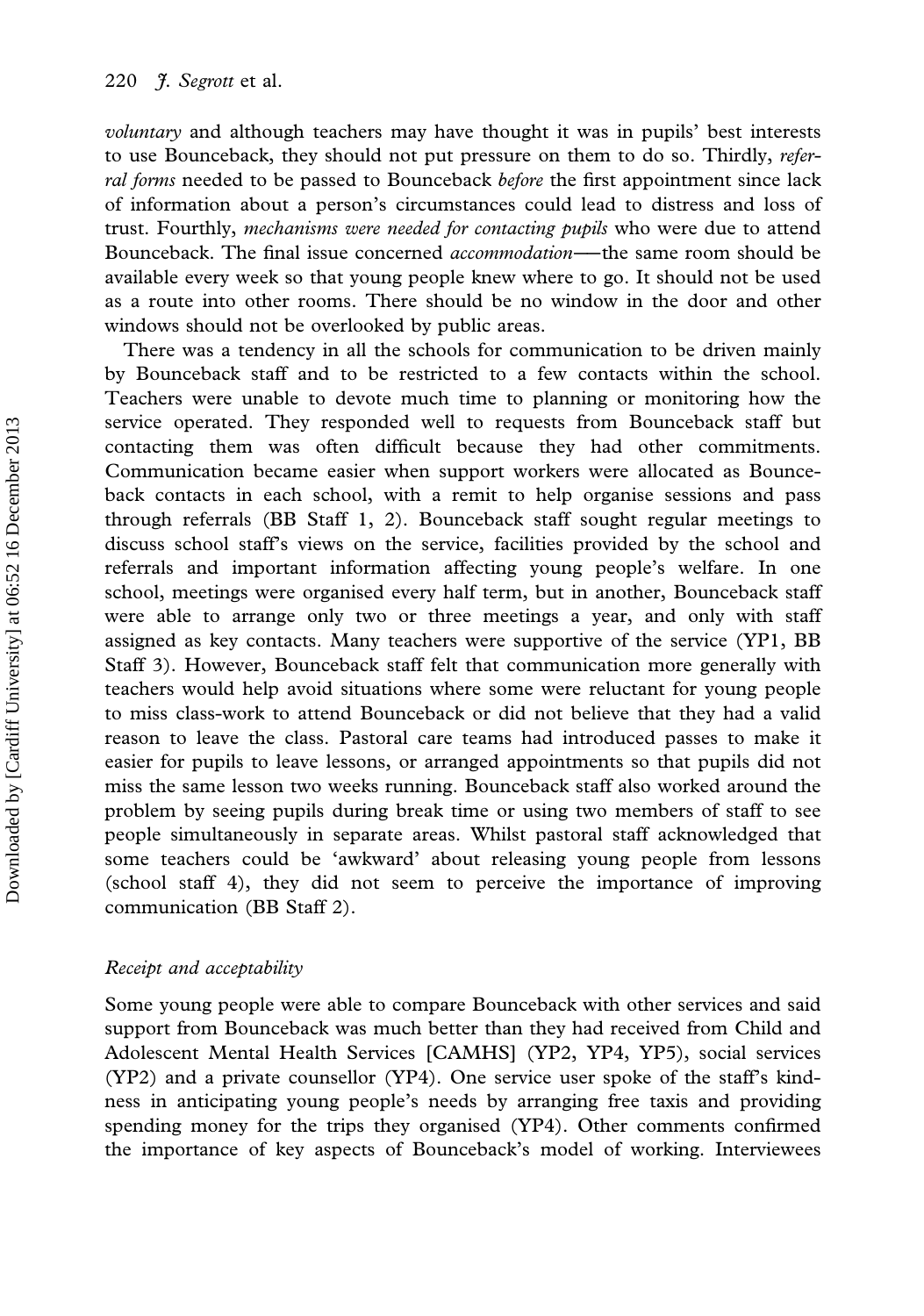valued the way in which Bounceback sessions created a safe environment, in which they could choose what to talk about:

… you can take as long as you want, you can talk about whatever you want. 'You're here because you have this problem, that's what we want to talk about. But if you're not comfortable talking we won't.' And that's the most important thing in it I think. (YP1)

Well all the other services I did ... you know the NHS, and ... it was all very clinical and it wasn't comfortable. I mean [Bounceback] made the effort sort of thing; it was little things like, you know, you could sit and you could eat with them … It's like you go in and they know how to make you feel warm and welcome. (YP4)

Another strength of the service for young people was the way in which Bounceback practitioners formed strong therapeutic relationships, based on trust and being listened to:

I sort of know it will be private cos I know [BB Staff 4]'s the kind of guy who won't just go blabbing out 'Oh yeah I went to the school yeah and this guy's Nan died'. I know he's not that sort of person, I know my information is safe with him. I just feel really trusted with him. (YP6)

The willingness of the staff to base this relationship on a sense of equality and to talk through issues was also appreciated:

Barnardo's are more on your level. My counsellor would like look down at me——at one occasion he threw a pen at me and I asked him why. He told me it was to teach me about mistakes! Whereas Barnardo's will sit down and talk through it and say 'Well maybe that wasn't the right thing to do'. (YP2)

… it was nice to know that they are not always going to have the answers. . . You kind of felt that even though they were older than you, you were kind of in the same boat, you were on the same level. (YP4)

Young people appreciated the support they had received to gain confidence (YP5) and to cope with a bereavement (YP6). They said that they felt better in terms of their emotional wellbeing and confidence and more able to deal with challenging issues and tasks. One felt that Bounceback had 'inspired' them to achieve more (YP4), whilst another described being able to join in conversations with 'complete strangers' where before they would have said nothing. (YP5) Two said Bounceback had helped them to solve problems so that they were able to concentrate more on school work (YP6, YP7).

School staff remarked on differences in pupils' self-esteem and confidence. Some young people who rarely attended school started to stay longer in school, using Bounceback as a support base (BB Staff 1). These changes were seen as giving young people more chance of gaining qualifications that would enable them to secure jobs or further education (school staff 3, 4, BB Staff 3). Teaching staff also perceived benefits to the school more generally including helping to demonstrate their strategic commitment to the Social and Emotional Aspects of Learning (SEAL) scheme. Another teacher pointed out that Bounceback reduced the burden of trying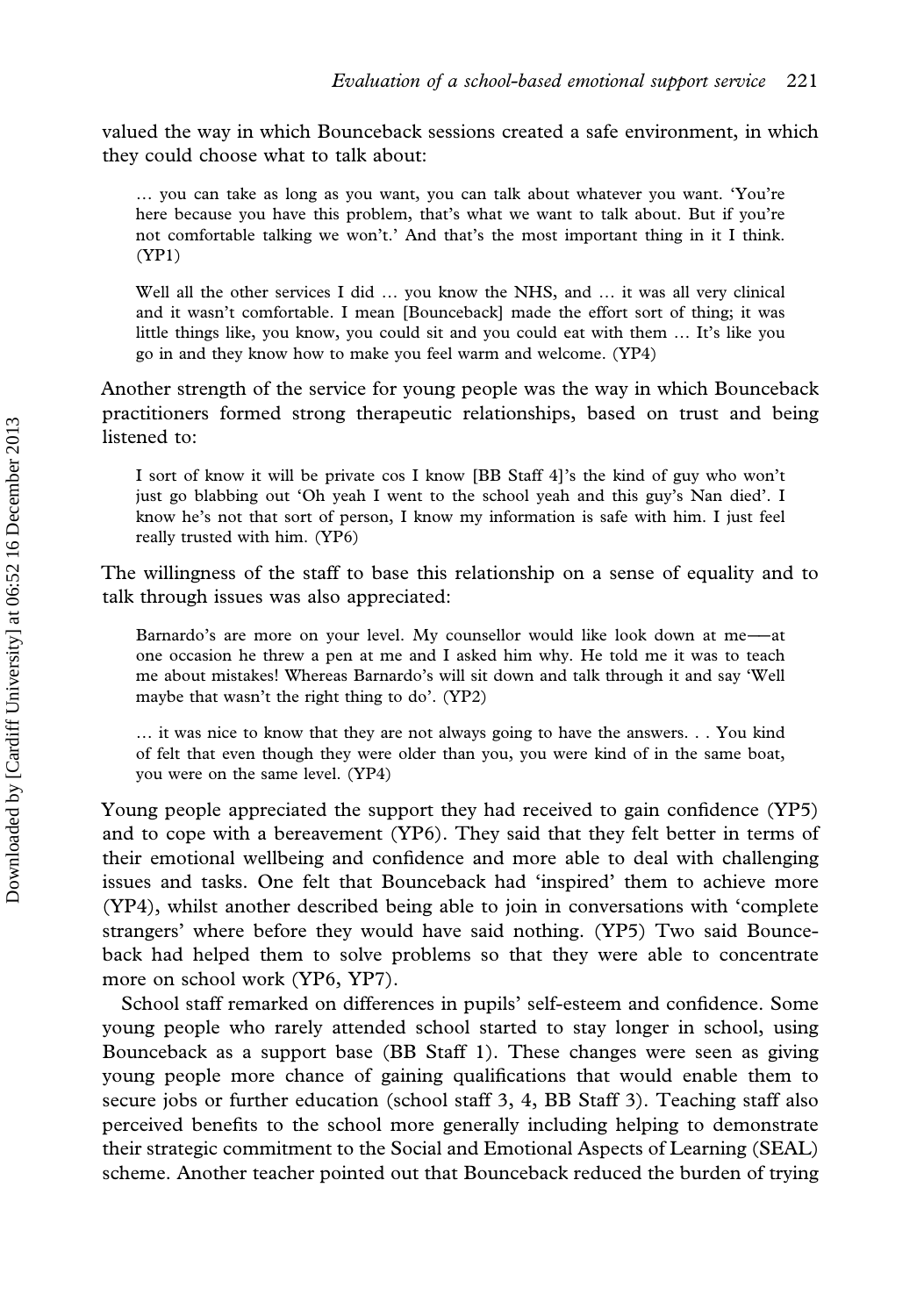to help children to cope with a range of problems that affected their capacity to learn well in school (school staff 4). Staff at all schools wanted Bounceback to continue indefinitely. They mentioned Bounceback's reliability and punctuality (school staff 1  $\&$  2), the individual attention it provided (school staff 3) and its continuity of care for young people (school staff 4) as some of the best aspects of the service.

#### Discussion

To prevent harm from emotional/mental health problems, services such as Bounceback must ensure that young people feel able to engage with practitioners and accept help. The value of Bounceback to schools and pupils and the high levels of acceptability and it achieved appeared to be closely associated with the quality of relationships it built with pupils. This is in line with previous studies that have emphasised the centrality of therapeutic relationships to the delivery of support services, including the cultivation of trust, preservation of confidentiality, and a commitment to listening to young people (Le Surf & Lynch, 1999; Kay et al., 2006; Fox & Butler, 2007; Kidger et al., 2009). These were essential precursors to the therapeutic work that Bounceback undertook to increase in young people's emotional resilience——the ability to 'bounce back from chronic or acute risk exposure' (Meschke & Patterson, 2003). Resilience theory postulates that life brings events and disruptions that cause disorganisation in individuals' ways of dealing with the world. How an individual integrates new experiences influences how they cope with future challenges. The best response is resilience——the ability to learn from experiences and develop capacity to cope with further stressors. Individual skills/traits and support from someone who has resilient characteristics are important influences on the integration process (Richardson et al., 1990; Kaplan, 1999). Bounceback's emphasis on equipping young people with a 'toolbox' of strategies, together with emotional and practical support from a trusted person may increase their resilience. Its focus on the individual, rather than a particular problem, also fits well with the concept of resilience as a quality that varies with the nature of the challenge and the resources available to deal with it.

The building of relationships between Bounceback and schools was critical in order to allow the programme to be delivered as intended, mirroring the findings of previous studies which have highlighted how such relationships can affect the quality of accommodation provided (Kay et al., 2006), the extent of integration within school systems (Spratt *et al.*, 2006) and schools' perceptions of external agencies' purpose (Baruch, 2001; Spratt et al., 2010). As Spratt et al. (2010) suggest, where schools focus on individualised problems at the expense of school environments, external agencies may occupy a peripheral space to which pupils with problems can be referred, but lack the necessary integration to influence school policies, secure suitable accommodation or achieve teachers' awareness of their aims. Langley et al.  $(2010)$  argue that a key strategy for increasing school 'buy in' is to arrange activities and in-service training for school staff. However, Bounceback staff——whilst valued by schools——were not fully integrated and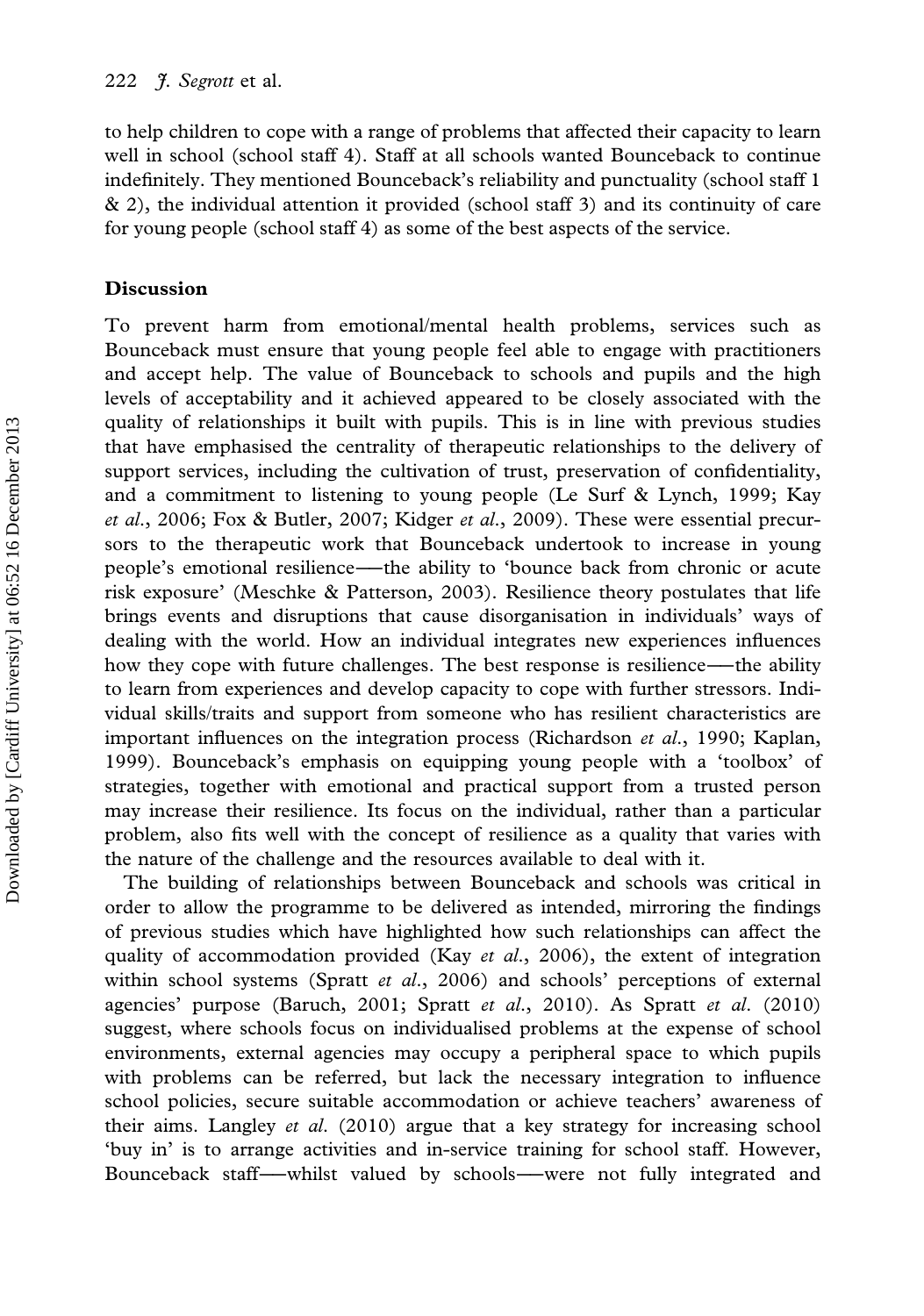struggled to establish regular communication and meetings. Through articulating a set of minimum criteria (around programme aims, referral processes and accommodation) they were able to run the programme as intended, but this was achieved only after persistent effort. There was no evidence that schools anticipated the needs of the service, had procedures in place for hosting services provided by external agencies or that they went beyond responding ad hoc to requests regarding accommodation and communication. Previous studies have suggested that external health practitioners can become isolated, especially if they are not well integrated within schools (Catron & Weiss, 1994; Adelman & Taylor, 1998; Baruch, 2001). Whilst relatively isolated within schools, the Bounceback programme was well integrated within its parent organisation (Barnardo's), which appeared to help it maintain its commitment to a particular set of values and ways of working with young people, echoing the findings of previous research that has identified the importance of clinical supervision and peer networks (Langley  $et al.$ , 2010). Bounceback's wider organisational background gave the service access to resources which enabled staff to provide practical support and days out for young people——resources which not all practitioners might have access to.

Choice, too, was 'isolated' within the Bounceback service and did not extend to young people being able to decide independently of teachers that they wanted to access it. Spratt *et al.* (2010) argue that if schools control access to emotional/mental health services and refer on the basis of bad behaviour, this can create negative perceptions amongst pupils. They suggest that allowing pupils to engage independently and informally with support services (such as through drop-in sessions, social activities or just a place to eat lunch) is important, since these 'zones of engagement' allow relationships of trust to develop, and for pupils to make decisions about whether to seek formal help with a problem. Whilst Bounceback appeared to succeed in communicating to staff what constituted an appropriate referral, teachers retained the power to identify and prioritise pupils' problems. Schools rationalised a teacher-led referral system partly on the basis of maintaining the confidentiality of the service and avoiding stigmatisation processes that might occur if knowledge of its purpose was widespread. Another issue (acknowledged by all groups of participants in our study) was that raising awareness of the service and creating multiple routes of access could create a demand which could not be met from available resources. Like the informal zones of engagement described in Spratt et al.'s study, Bounceback sought to allow young people to define their needs and how they wanted to address them, and to build trust in practitioners. But although creating an informal space in which young people could talk about anything, or just eat lunch, formed an important aspect of Bounceback's work, it took place after referral by a teacher, not before/instead of such a referral.

Our findings echo those of previous studies that have drawn attention to the centrality of understanding how external agencies interact with schools and the challenges of integrating the values and systems of educational and health/welfare systems. Services such as Bounceback that operate in schools need to secure the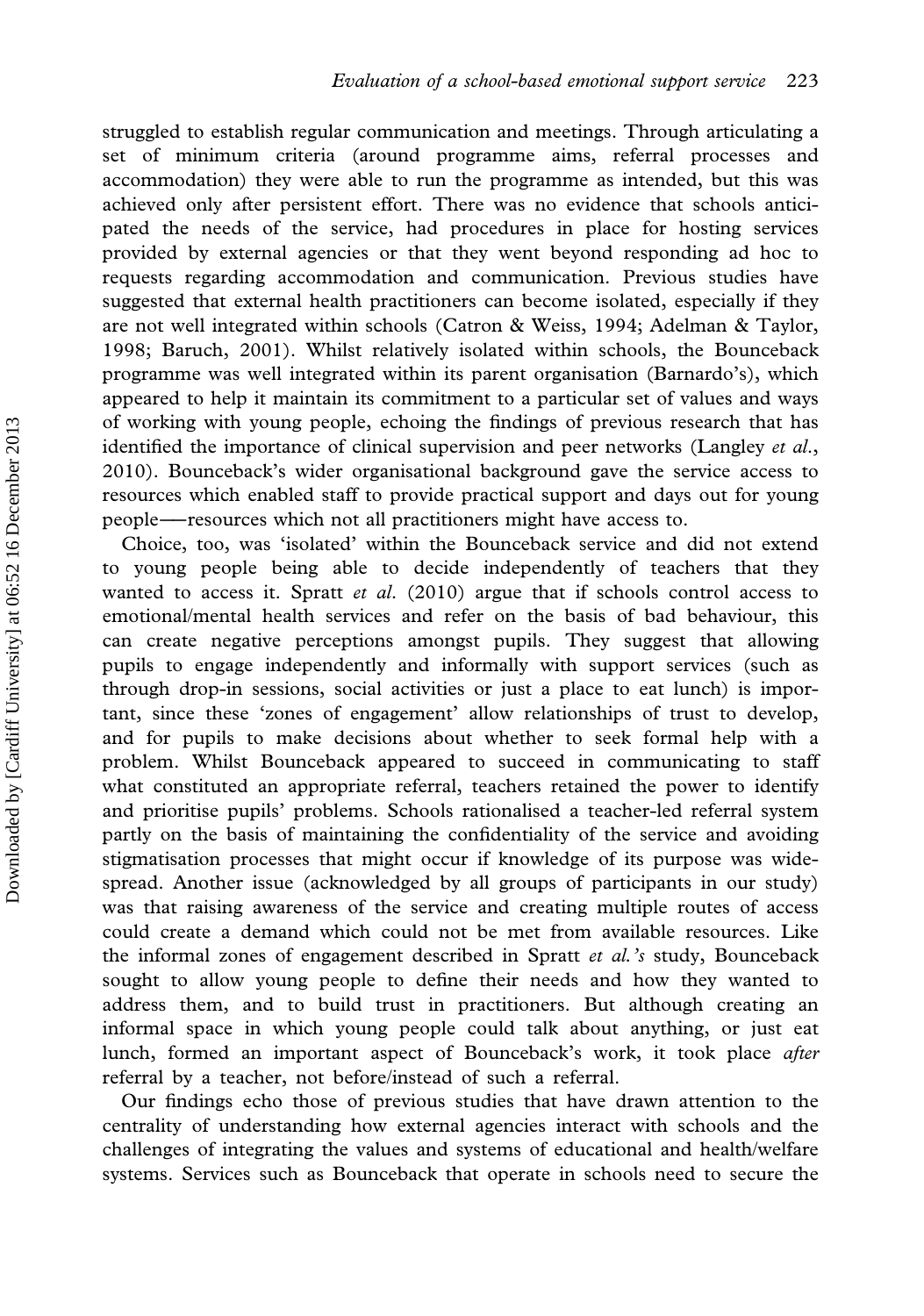basic conditions necessary for implementation (accommodation, a flow of referrals/applications and staff agreement to release pupils from class). As Cromarty and Richards (2009) argue in relation to school counsellors, building strong relationships with school staff can help facilitate implementation, and secure 'good referrals' that are based on an accurate understanding of a service's 'role and process' and Bounceback appears to have secured these conditions. External practitioners can be faced with a difficult decision about whether to optimise their service within existing school structures or to try and re-shape those structures, especially where they conflict with or undermine their work. Our research suggests it may be unrealistic for services such as Bounceback to take on this process, a finding which echoes those of Harris (2009) who also noted the significant emotional demands such conflicts can generate in practitioners such as school-based counsellors. Schools are tasked with and primarily judged by their educational success, with multiple time pressures and the need to timetable activities. But whilst external providers need to work flexibly within these constraints, the interdependence between educational achievement and well-being suggests a need for pastoral care and emotional support to be an integrated part of school's core function (Spratt et al., 2006). Optimising such support might benefit from a whole school approach which addresses all aspects of its life, including the social environment and school ethos and how these impact on the well-being and engagement of individual pupils (Wyn et al., 2000; Spratt et al., 2006). As Stewart *et al.* (2004, p. 27) argue in relation to the Health Promoting School ( $HPS$ ):

The organisational and social factors inherent in the HPS approach foster children's emotional or psychological resilience by building resilience at an organisational level, such that resilient schools are healthy schools. A number of studies have found that factors inherent in the HPS framework, such as school organisational structures, educational practices, school climate and school–family and school–community relationships, are associated with the promotion of students' critical reflection, sense of belonging and sense of being socially supported, thus in turn promoting their resilience and mental health. (Battistich et al., 1995; Solomon et al., 1996)

#### Conclusion

The findings of this study suggest that Bounceback is a promising intervention, with the potential to improve young people's emotional health through promoting resilience. However, further research would be needed to ascertain Bounceback's impact on intended outcomes. Our exploratory study also has a number of other limitations, including the small number of schools and pupils that participated in the research and the fact that the research team could not approach Bounceback service users directly, due to data protection regulations. Whilst the interviews with young people highlighted key aspects of Bounceback which they found valuable, we cannot assume that their experiences are representative of all those who had used the service, nor of the views of those who had used other services such as counsellors and CAMHS. It is possible that the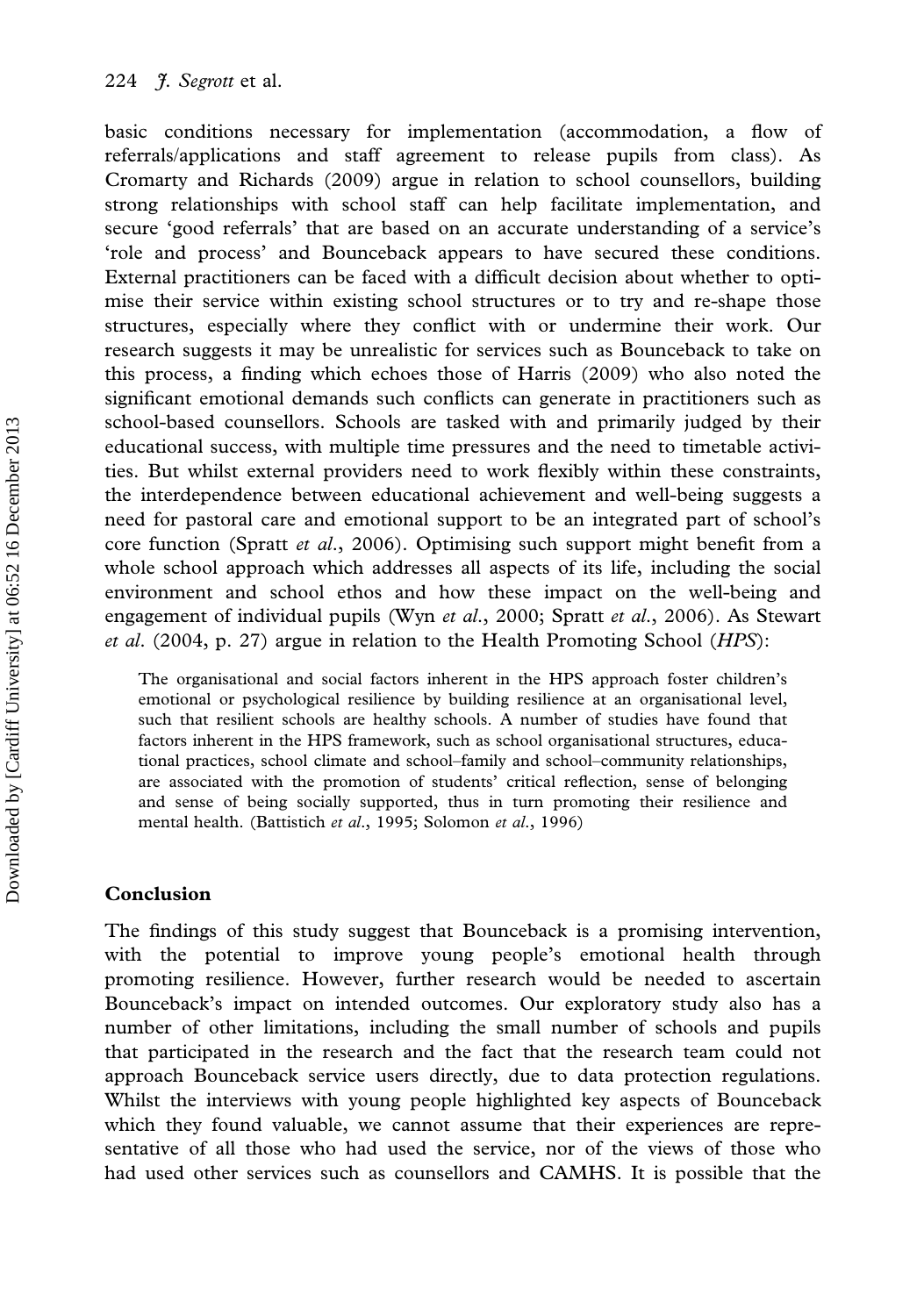pupils who took part in the study were those most satisfied with Bounceback. On the other hand, the consistency of reports from different participant groups (pupils, school and Bounceback staff) lends strength to our data, and the absence of critical comments from young people's narratives (even when offered the opportunity to provide them) echoes the findings of previous studies (Cooper, 2009; McKenzie et al., 2011).

This study highlights a number of important issues concerning how support services for young people in schools are implemented. To provide support to young people Bounceback needed to develop relationships of trust. In turn, these relationships could not fully develop without schools' understanding of what it was trying to achieve and how they could help to create the necessary conditions. For instance, although young people may trust practitioners to maintain confidentiality (including the fact they are using a service), this could be undermined when the accommodation being used lacks privacy.

External practitioners working in schools therefore need to be skilled in securing the conditions necessary to work effectively within a complex organisational environment with a different core function. They should have a clear understanding of their service's remit and be able to articulate clearly to schools what is needed to achieve implementation as intended. Based on our findings, we suggest two other characteristics of externally-provided school support services that may enhance their implementation. Firstly, they need to have effective support from their parent organisation to minimise practitioners' feelings of isolation and to retain adherence to delivery models in challenging environments. Secondly, practitioners should assume that schools will not easily anticipate all their service's needs, but that over time school systems can be modified incrementally to enable them to be delivered as intended. Simply locating practitioners in schools will not automatically bring about integration of mental health provision, or remove barriers to service utilisation (Adelman & Taylor, 1998; Baruch, 2001; Spratt et al., 2010). Hawe et al. (2009, p. 270) suggest that interventions are 'events' in complex, dynamic systems, which produce effects through interaction with particular contexts, and that '… the way an intervention comes to seep into or saturate its context becomes a way to view the extent of its implementation'. Bounceback's interaction was limited to a small number of staff in each school and could be likened to a droplet with high surface tension as opposed to 'saturation' in a challenging environment. This is not meant to detract from Bounceback staff's achievement in maintaining the coherence and values of their work. As our data suggest, Bounceback had gone some way to ensuring that staff understood the aims of the service and were thus making what Cromarty and Richards (2009) describe as 'good referrals'. Communication channels were essential to achieving this, but they were focused on creating the necessary conditions for Bounceback to help young people, rather than a direct attempt to change school policies and procedures. Bringing about this wider change would appear to be a complex task requiring significant resources. But more pupils, as well as services such as Bounceback, could benefit from a 'whole-school' approach to emotional well-being that addresses environmental influences on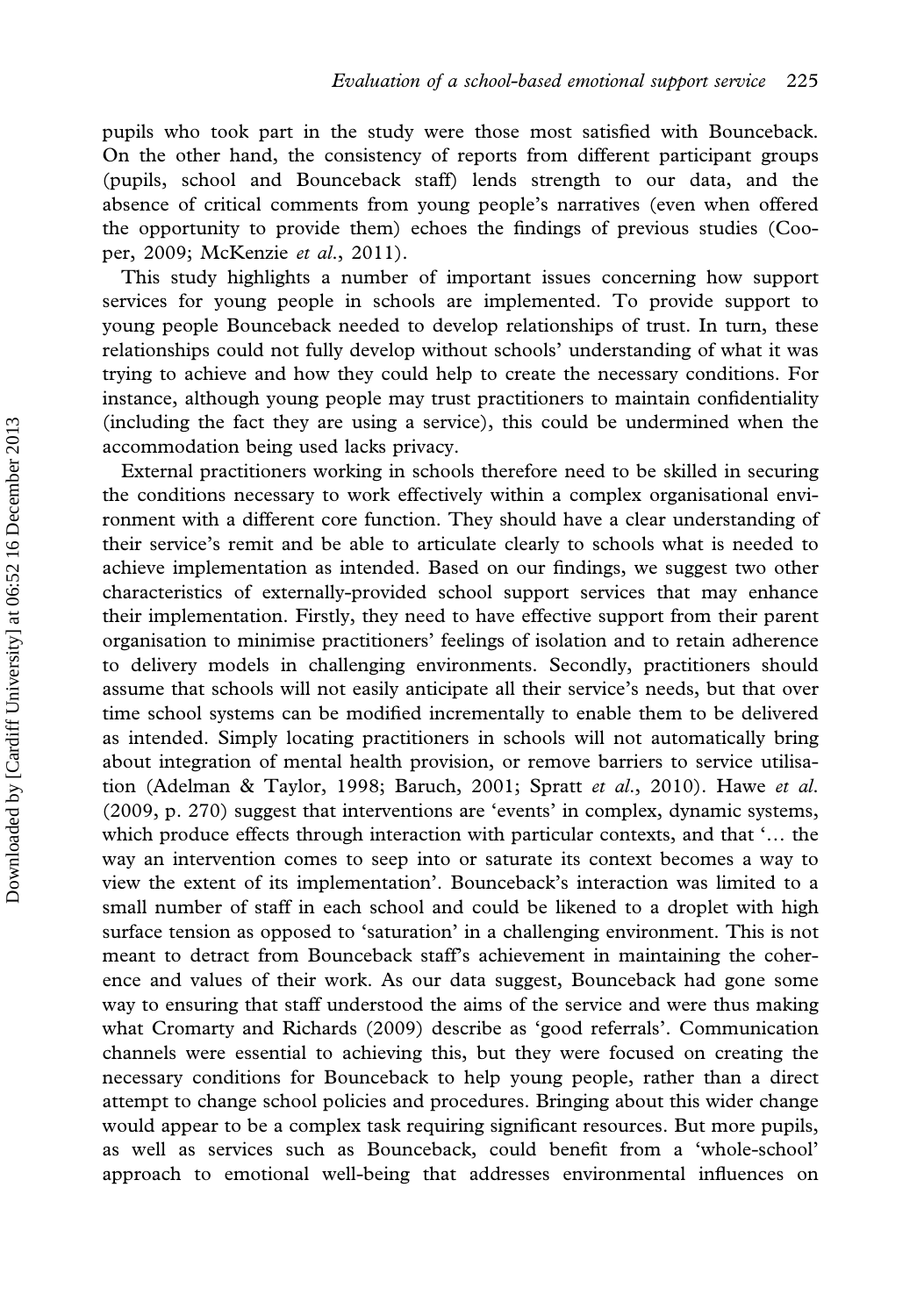pupils' well-being and demonstrates awareness and readiness to welcome external services wholeheartedly, because they contribute something valuable and relevant to school life.

#### Acknowledgements

DECIPHer is a UKCRC Public Health Research Centre of Excellence ([http://](http://www.decipher.uk.net/en/content/cms/about-decipher/ukcrc-public-health-/) [www.decipher.uk.net/en/content/cms/about-decipher/ukcrc-public-health-/](http://www.decipher.uk.net/en/content/cms/about-decipher/ukcrc-public-health-/)). Funding from the British Heart Foundation, Cancer Research UK, Economic and Social Research Council (RES-590-28-0005), Medical Research Council, the Welsh Government and the Wellcome Trust (WT087640MA), under the auspices of the UK Clinical Research Collaboration, is gratefully acknowledged.

#### References

- Adelman, H. S., & Taylor, L. (1998). Reframing mental health in schools and expanding school reform. Educational Psychologist, 33, 135–152.
- Allegrante, J. P. (2008). Advancing the science and practice of school-based health promotion. Health Education Research, 23, 915–916.
- Baruch, G. (2001). Mental health services in schools: The challenge of locating a psychotherapy service for troubled adolescent pupils in mainstream and special schools. *Journal of Adoles*cence, 24, 549–570.
- Battistich, V., Solomon, D., Kim, D. I., Watson, M., & Schaps, E. (1995). Schools as communities, poverty levels of student populations, and students' attitudes, motives, and performance——a multilevel analysis. American Educational Research Journal, 32, 627–658.
- Blum, R. W., & Nelson-Mmari, K. (2004). The health of young people in a global context. Journal of Adolescent Health, 35, 402–418.
- Bond, L., Patton, G., Glover, S., Carlin, J. B., Butler, H., Thomas, L., & Bowes, G. (2004). The gatehouse project: Can a multilevel school intervention affect emotional wellbeing and health risk behaviours? *Journal of Epidemiology and Community Health, 58*, 997–1003.
- Browne, G., Gafni, A., Roberts, J., Byrne, C., & Majumdar, B. (2004). Effective/efficient mental health programs for school-age children: A synthesis of reviews. Social Science & Medicine, 58, 1367–1384.
- Catron, T., & Weiss, B. (1994). The Vanderbilt school-based counseling program——an interagency, primary-care model of mental-health-services. Journal of Emotional and Behavioral Disorders, 2, 247–253.
- Cooper, M. (2009). Counselling in UK secondary schools: A comprehensive review of audit and evaluation data. Counselling and Psychotherapy Research, 9, 137–150.
- Cromarty, K., & Richards, K. (2009). How do secondary school counsellors work with other professionals? Counselling and Psychotherapy Research, 9, 182–186.
- Davis, M. (2003). Addressing the needs of youth in transition to adulthood. Administration and Policy in Mental Health, 30, 495–509.
- Dickinson, P., Coggan, C., & Bennett, S. (2003). TRAVELLERS: A school-based early intervention programme helping young people manage and process change, loss and transition. Pilot phase findings. Australian and New Zealand Journal of Psychiatry, 37, 299–306.
- Durlak, J. A., & Wells, A. M. (1998). Evaluation of indicated preventive intervention (secondary prevention) mental health programs for children and adolescents. American Journal of Community Psychology, 26, 775–802.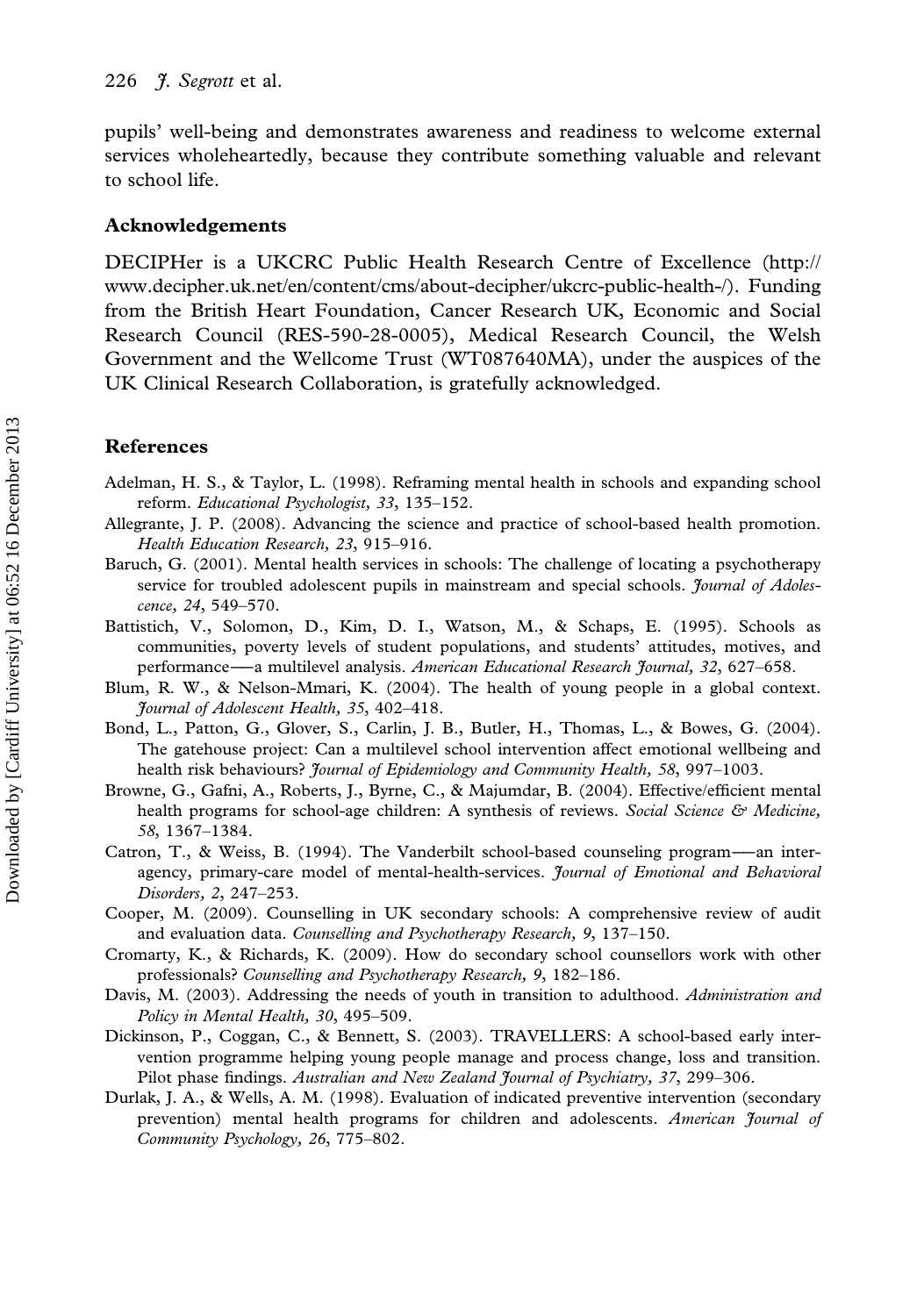- Forman, S. G., Olin, S. S., Hoagwood, K., Crowe, M., & Saka, N. (2009). Evidence-based interventions in schools: Developers' views of implementation barriers and facilitators. School Mental Health, 1, 26–36.
- Fox, C. L., & Butler, I. (2007). 'If you don't want to tell anyone else you can tell her': Young people's views on school counselling. British Journal of Guidance & Counselling, 35, 97–114.
- Fox, C. L., & Butler, I. (2009). Evaluating the effectiveness of a school-based counselling service in the UK. British Journal of Guidance & Counselling, 37, 95-106.
- Hamblin, D. (1974). The teacher and counselling. Oxford: Basil Blackwell.
- Harris, B. (2009). 'Extra appendage' or integrated service? School counsellors' reflections on their professional identity in an era of education reform. Counselling and Psychotherapy Research, 9, 174–181.
- Hawe, P., Shiell, A., & Riley, T. (2009). Theorising interventions as events in systems. American Journal of Community Psychology, 43, 267–276.
- Kaplan, H. B. (1999). Toward an understanding of resilience: A critical review of definitions and models. In M. D. Glantz & J. L. Johnson (Eds.), Resilience and development: Positive life adaptations (pp. 17–84). New York, NY: Kluwer Academic/Plenum.
- Kay, C. M., Morgan, D. L., Tripp, J. H., Davies, C., & Sykes, S. (2006). To what extent are school drop-in clinics meeting pupils' self-identified health concerns? Health Education Journal, 65, 236–251.
- Kidger, J., Donovan, J. L., Biddle, L., Campbell, R., & Gunnell, D. (2009). Supporting adolescent emotional health in schools: A mixed methods study of student and staff views in England. BMC Public Health, 9, 403.
- Kimber, B., Sandell, R., & Bremberg, S. (2008). Social and emotional training in Swedish schools for the promotion of mental health: An effectiveness study of 5 years of intervention. Health Education Research, 23, 931–940.
- Langley, A. K., Nadeem, E., Kataoka, S. H., Stein, B. D., & Jaycox, L. H. (2010). Evidencebased mental health programs in schools: Barriers and facilitators of successful implementation. School Mental Health, 2, 105–113.
- Le Surf, A., & Lynch, G. (1999). Exploring young people's perceptions relevant to counselling: A qualitative study. British Journal of Guidance & Counselling, 27, 231-243.
- McKenzie, K., Murray, G. C., Prior, S., & Stark, L. (2011). An evaluation of a school counselling service with direct links to child and adolescent mental health (CAMH) services. British Journal of Guidance & Counselling, 39, 67–82.
- Meschke, L. L., & Patterson, J. M. (2003). Resilience as a theoretical basis for substance abuse prevention. Journal of Primary Prevention, 23, 483-514.
- Patel, V., Flisher, A. J., Hetrick, S., & McGorry, P. (2007). Adolescent health 3——mental health of young people: A global public-health challenge. Lancet, 369, 1302–1313.
- Patton, G. C., Glover, S., Bond, L., Butler, H., Godfrey, C., Di Pietro, G., & Bowes, G. (2000). The gatehouse project: A systematic approach to mental health promotion in secondary schools. Australian and New Zealand Journal of Psychiatry, 34, 586-593.
- Pinto-Foltz, M. D., Logsdon, M. C., & Myers, J. A. (2011). Feasibility, acceptability, and initial efficacy of a knowledge-contact program to reduce mental illness stigma and improve mental health literacy in adolescents. Social Science & Medicine, 72, 2011-2019.
- Richardson, G. E., Neiger, B. L., Jensen, S., & Kumpfer, K. L. (1990). The resiliency model. Health Education, 21, 33–39.
- Ringeisen, H., Henderson, K., & Hoagwood, K. (2003). Context matters: Schools and the 'research to practice gap' in children's mental health. School Psychology Review, 32, 153– 168.
- Rones, M., & Hoagwood, K. (2000). School-based mental health services: A research review. Clinical Child and Family Psychology Review, 3, 223–241.